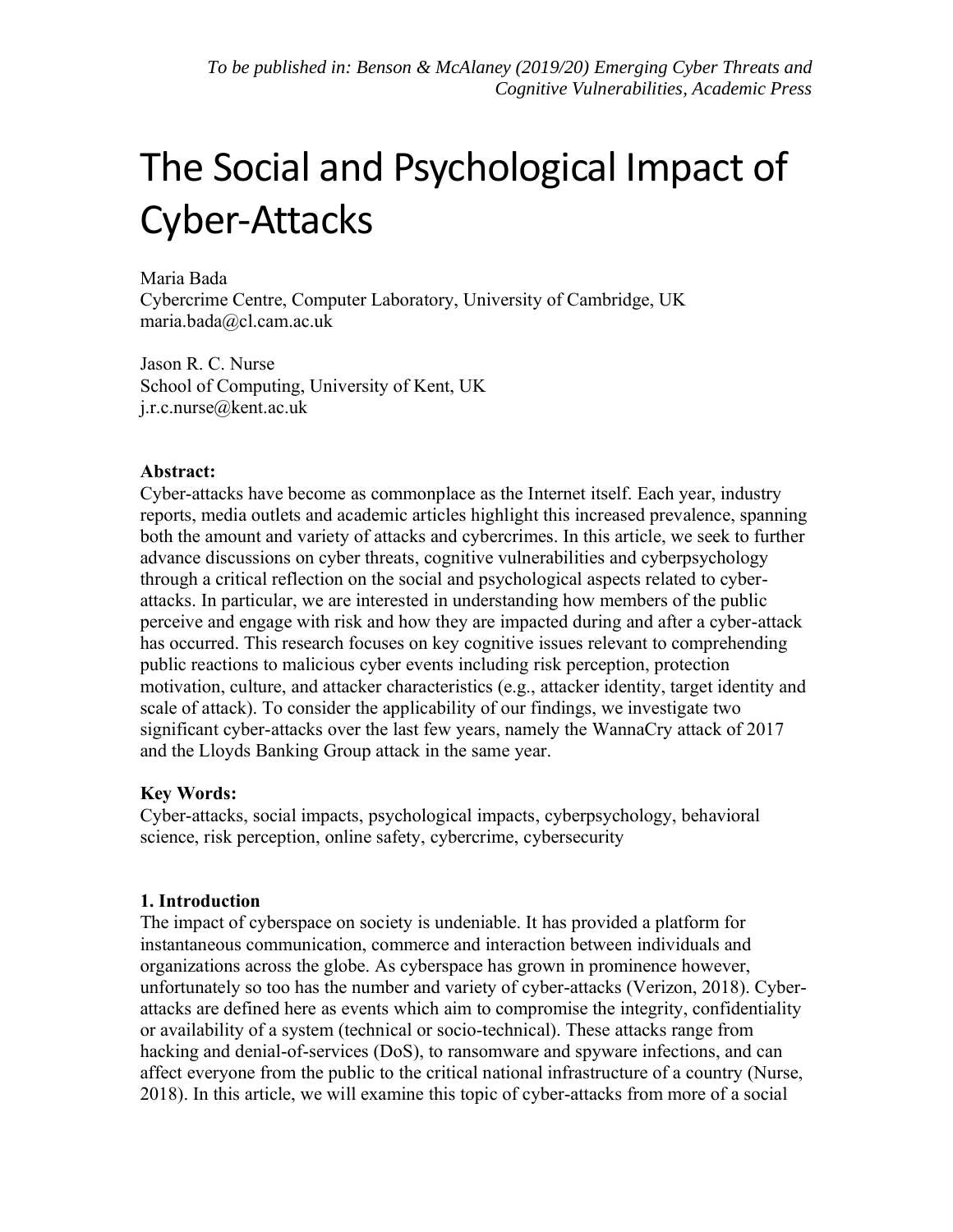and behavioral science perspective, with the aim of exploring the social and psychological factors and impacts associated with these attacks.

Research has shown that members of the public are more likely to respond to the effects of a cyber-attack rather than the attack itself (Minei & Matusitz, 2011; Gandhi, Sharma, Mahoney, Sousan, Zhu & Laplante, 2011). One example of this is a cyber-attack where malware infects a national power station causing the hundreds of thousands of citizens to be without power. Here, the attack, i.e., the malware infestation may not worry individuals (the public), they will be much more considered about the effect, i.e., being without power, thereby having no heating, ability to prepare food and so on. There are two key areas of impact that we aim to consider and provide an overview of the current research and thinking; these are the social and psychological (emotional and behavioral) impacts. The social impact of a cyber-attack refers to aspects such as the social disruption caused to people's daily lives, and widespread issues such as anxiety or loss of confidence in cyber or technology. Psychological impact can be informed by social impact, and can include more personal aspects such as an individual's anxiety, worry, anger, outrage, depression and so on.

To inform our research, the chapter begins by first reflecting on some of the key issues relevant to understanding public reactions to malicious cyber-events. We examine topics such as: risk perception (Nurse, Creese, Goldsmith & Lamberts, 2011; Rogers, Amlôt, Rubin, Wessely & Krieger, 2007); locus of control (Ajzen, 2002); culture of fear (Stekel, 1930); the online disinhibition effect (Suler, 2004); and protection motivation (Rogers, 1975; Maddux & Rogers, 1983; Blythe & Camp, 2012); amongst others. Also, within scope of our assessment are the range of potential factors which can influence the public's level of perceived risk, such as the perpetrator's identity and the scale of the cyber-attack.

Beliefs form an important component of our investigation. This is because a user's reaction to security generally and motivation to apply security mechanisms – if given the chance – depends on their beliefs about: the perceived severity of an event; the susceptibility to the threat; the perceived self-efficacy; and the cost and efficacy of preventative or mitigating behaviors (Blythe & Camp, 2012). These factors make it difficult to motivate protective cybersecurity practices (behaviors) as well as to predict public social and psychological responses to a cyber-attack. This can be any form of attack ranging from existing threats to new concerns such as the cyber risks with Internet of Things or Artificial Intelligence (Nurse, Creese & De Roure, 2017).

Another element of relevance is the general culture of fear related to crime and cyberevents. Fear of crime can prompt people to change their behavior. At the level of the individual, people generally respond to the fear of crime by adopting protective or avoidance behaviors (Reid, Roberts & Hilliard, 1998). Phobophobia – the psychological fear of fears (Furedi, 2002) – can lead to stress, intense anxiety, and unrealistic and persistent public fear of crime and danger, regardless of the actual presence of such fear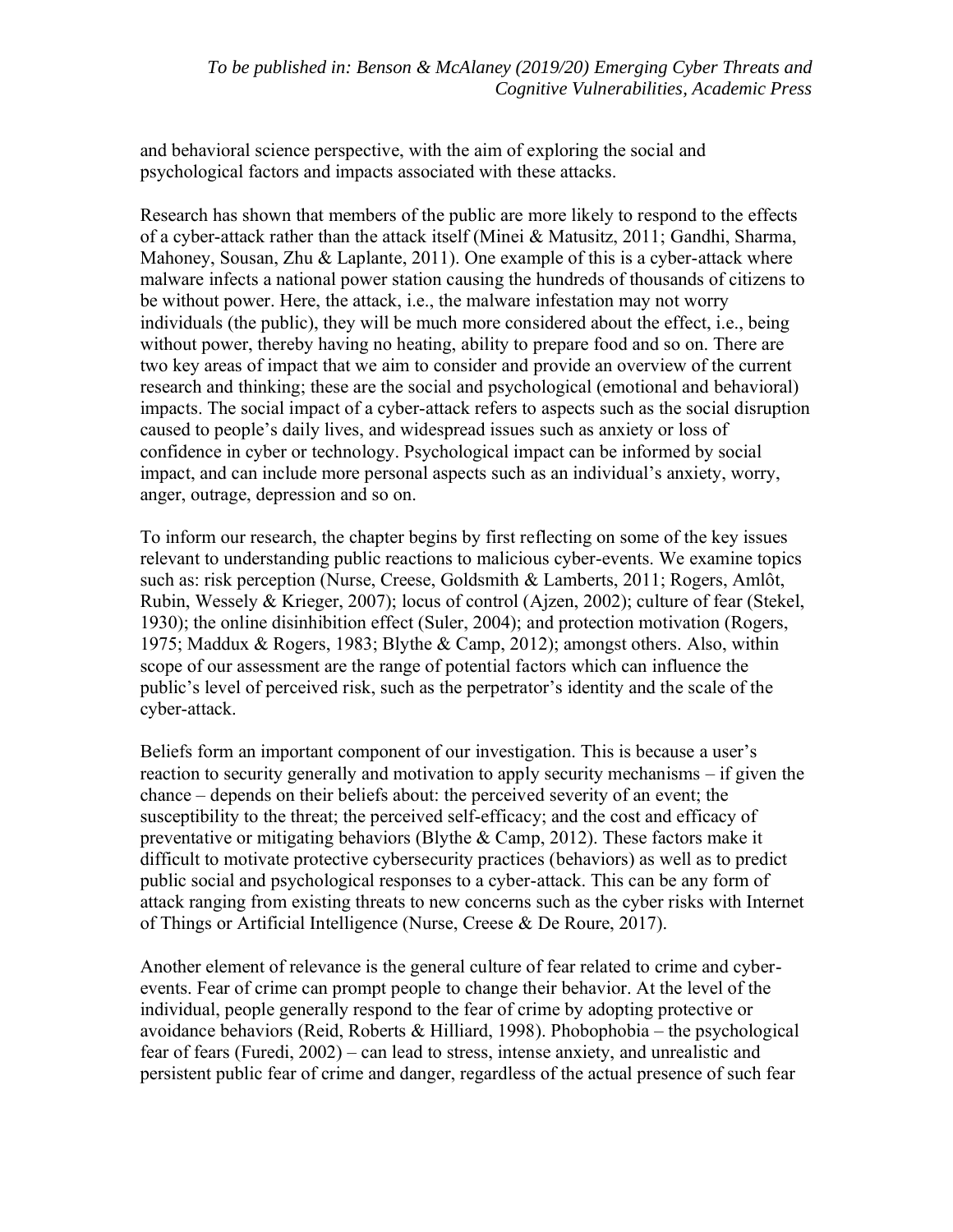factors. This phenomenon may also relate to the crime complex (Hale, 1996) and therefore cyber-attacks and cybercrime.

Having discussed risk and attack perceptions, protection motivation theories and theories regarding public reactions to attacks and online crimes, we then critically reflect on two real-world cyber-attack scenarios from 2017: the global WannaCry attack and the cyberattack on the Lloyds Banking Group. This seeks to understand the social and psychological impacts resulting from these attacks on an individual basis as well as to the wider society. These are all important topics for discussion and analysis as we aim to advance research into cyber threats from a cyberpsychology perspective.

#### **2. Factors influencing perceptions of risk and reactions to risk**

A user's motivation to react to perceived risk and apply security measures depends on their beliefs about: the perceived severity of an event; the susceptibility to the threat; the perceived self-efficacy; and the cost and efficacy of preventative or mitigating behaviors (Blythe & Camp, 2012). Also, the general culture of fear related to crime and cyberevents (Furedi, 2002) can prompt people to change their behavior. In this section, the factors influencing perceptions of risk related to cyber events and reactions to risk are discussed. Moreover, different theories and theoretical models are presented as related to conduct online.

## **2.1 Perception of risk**

Research in public perception of risk (Slovic, 1998, 2000; Sjöberg, 2000; Dickert, Västfjäll, Mauro & Slovic, 2015) demonstrates that there are potential factors which can influence the public levels of perceived risk such as whether or not exposure to the risk is perceived to be: (i) voluntary (accepting increased risk through risky online activities or involuntary (as opposed to knowingly accepted); (ii) familiar (due to the frequency of appearance in the media) or unfamiliar (i.e. lack of understanding of the causes and consequences); (iii) controllable (due to safeguards that can be put in place) or uncontrollable (as opposed to feeling in control); (iv) fair (i.e. random) or unfair (i.e. targeted); and (v) whether or not the risk causes 'dread'.

Also, it is suggested that attitude, risk sensitivity, and specific fear can be used as explanatory variables for risk perception (Sjöberg, 2000). Nurse et al. (2011) further evidence this in considering that persons use four main dimensions in judging online risks, namely ability to control or avoid the risk, dread of consequences, unfamiliarity of risks and immediacy of consequences/impact. Members of the public acknowledge the threat of cyber-attacks, but the steps that they take to address this threat vary. People react to risk in different ways based on dual information processing. Some react based on logic, analyzing risk, and others might react instinctual based on feelings about the risk (Dickert et al., 2015). Emotions can also serve as a spotlight for directing our attention but also motivating individuals to act. For example, people can decide on acting on risks related to technologies based on their feelings toward specific outcomes (Nurse, 2018).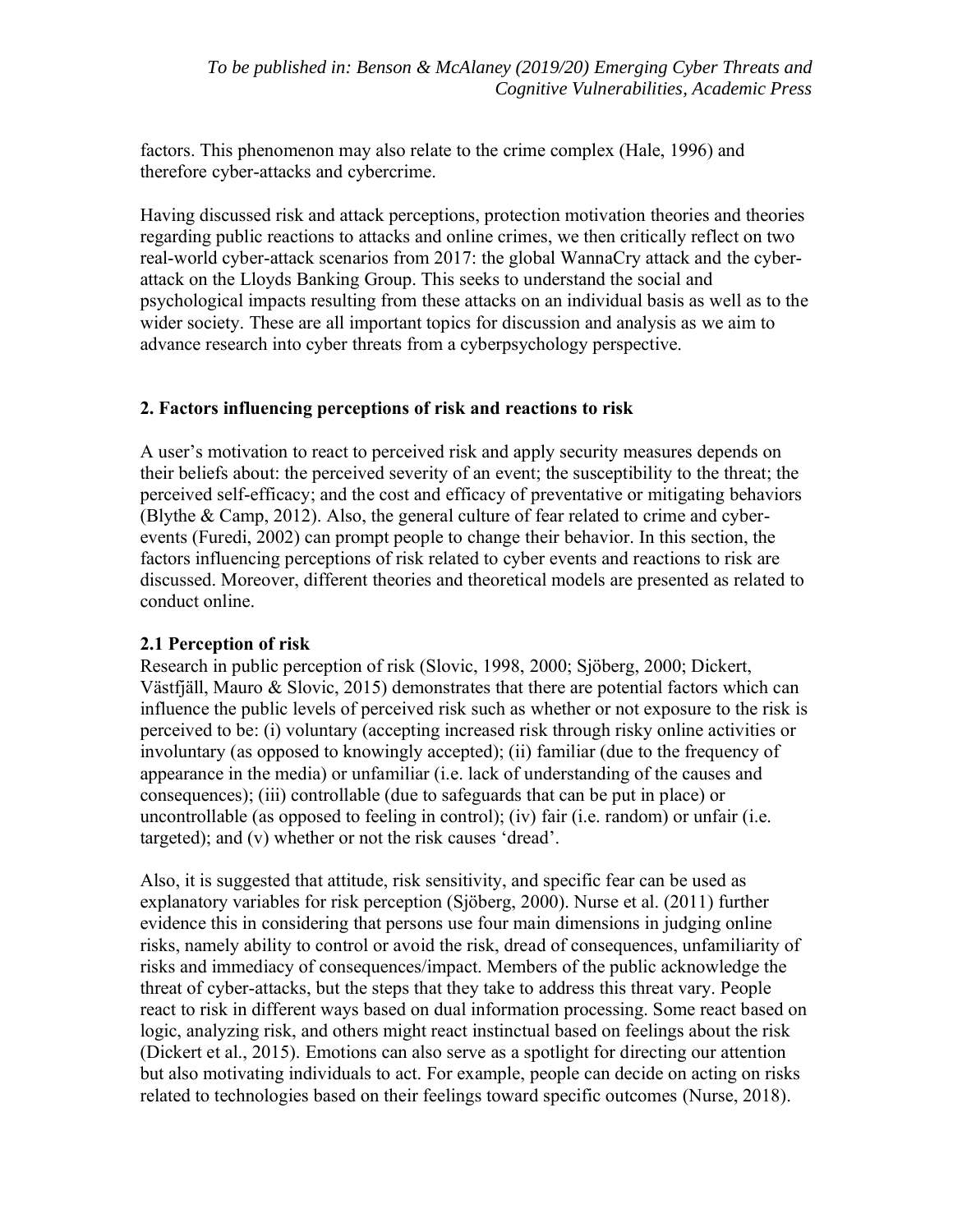Other authors propose that, both experts and members of the public might confuse facts with their individual interpretation because perceptions of risk are often based on the interpretation of facts, which are fed by individual judgement, values, beliefs and attitudes (Beck, 1999). Blythe & Camp (2012) argued that overall, a user's motivation to apply security mechanisms depends on their beliefs about their susceptibility to exogenous security threats, their potential severity and the cost and efficacy of preventative or mitigating behaviors. This therefore fits with existing and prior literature.

Security decisions and behaviors are executed in a world of risk and uncertainty. Adams (2013) explains the notion of risk compensation by presenting a risk thermostat. He claims that individuals execute a balancing behavior between their propensity to take risks (risk appetite) and perceived danger (risk perception), where risk propensity is determined by perceived rewards, whereas accidents (negative experiences) influence perceived danger.

Trust has been identified as a key issue impacting public perceptions of risk. The level of trust in an organizational body responsible for responding to the risk should be considered during both the policy-making and communication processes (Rogers, Amlôt, Rubin, Wessely & Krieger, 2007). For example, a report by Symantec (2010) showed that nearly 9 in 10 adults are considering cybercrime and over a quarter actually expect to be scammed or defrauded online. Yet despite the universal threat and incidence of cybercrime, only half of adults in the study claim that they would change the way they behave online if they became a victim.

Therefore, policy makers need to understand how people think about and respond to risk and materialized attacks, given that without such insight policies or awareness efforts might be unsuccessful.

## **2.2 Self-efficacy**

Self-efficacy is considered not as skills themselves, but as the evaluation of what one can do with skills. It considers a person's belief in themselves and their abilities (Bandura, 1991). This concerns issues such as cyber-attacks because it is important that individuals believe that they stand a chance of protecting themselves and responding successfully to an attack's occurrence.

Ajzen (2002) introduced a new concept about the relationship between self-efficacy and perceived behavioral control. He argued that "*the central concept of perceived behavioural control consists of two factors: self-efficacy (about the ease / difficulty of performing a behavior) and the ability to control (the extent to which performance depends exclusively on the individual)*". When individuals are able to determine or influence what is happening to them or what will happen to them, these individuals are considered to "be under control". Control is a central construction in psychology, and being under control is a worldwide desirable state of being for most people. The same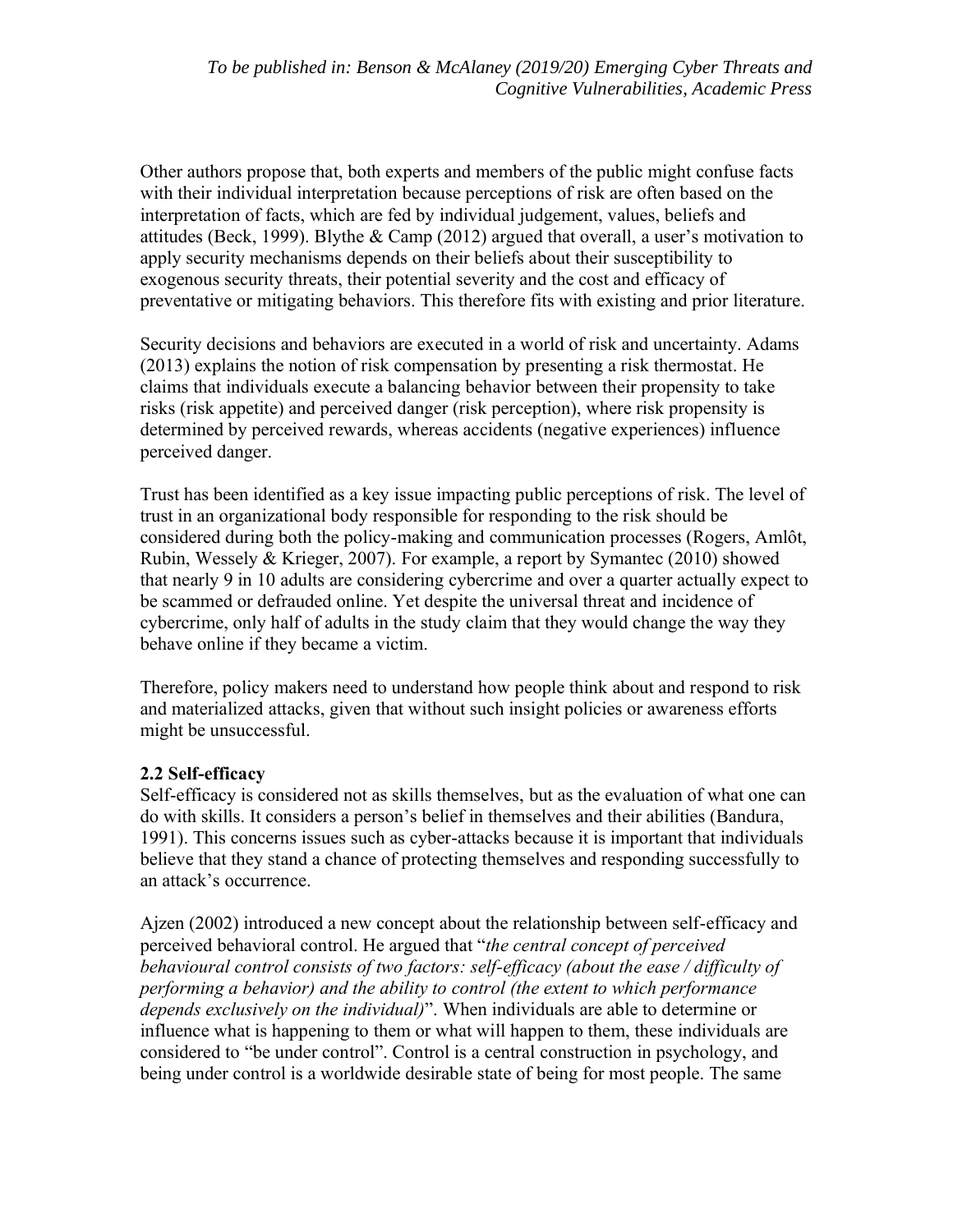reality holds in the online world, generally and in the face of a spate of emerging cyberattacks.

## **2.3 Protection motivation theory (PMT)**

According to Protection Motivation Theory (PMT) (Rogers, 1975, 1997), environmental and personal factors are combined to pose a potential threat. The threat initiates two cognitive processes: threat appraisal and coping appraisal. The threat appraisal process evaluates the factors associated with the behavior that potentially creates danger, including the intrinsic and extrinsic rewards accompanying the actions, the severity of the danger, and one's vulnerability to the threat. The coping appraisal process evaluates one's ability to cope with, and avert, the threatened danger (self-efficacy and response efficacy), balanced with the costs (or efforts) associated with protective behavior (response cost).

Threat appraisal refers to how susceptible one feels to a threat. For example, how vulnerable is an individual by the possibility of becoming a victim of a cyber-attack such as phishing; naturally, susceptibility to phishing attacks is influenced by a range of other aspects (Iuga, Nurse & Erola, 2016; Williams, Hinds & Joinson, 2018). Coping appraisal evaluates the various factors that are likely to ensure that one engages in a recommended response that is preventive in nature. For instance, not opening emails being sent by an unknown sender, or untrustworthy or suspicious email address.

The theory therefore says that in order for an individual to adopt a safe behavior, they need to believe that there is a severe threat that is likely to occur and that by adopting safe actions, they can effectively reduce the threat. The individual should also be convinced that they are capable of engaging in the behavior and that it would cost only expected amounts in terms of effort expended. Measuring the 'intention' to engage in the recommended preventive activity is the most common indication of protection motivation.

Another key aspect of understanding the public response to malicious cyber-attacks centers upon the fact that members of the public do not appear to perceive such attacks as a threat to themselves and, if they do, they believe that there is very little that they can do to prevent such an attack. Instead, members of the public are more likely to respond to the event (e.g., loss of service), rather than the cyber-attack, itself. We discuss this further in Section 4. Perceptions of what others expect or how others react to a threat are aspects of both types of appraisal. In general, increases in threat severity, threat vulnerability, response efficacy, and self-efficacy facilitated adaptive intentions or behaviors. Conversely, decreases in maladaptive response rewards and adaptive response costs increased adaptive intentions or behaviors.

These factors make it difficult to infer social and psychological responses to a cyberattack. If we interpret malicious cyber-attacks through the lens of PMT, the current state of the public understanding of the potential impact of such an event would possibly be described in high levels of threat appraisal, low levels of self-efficacy, confusion over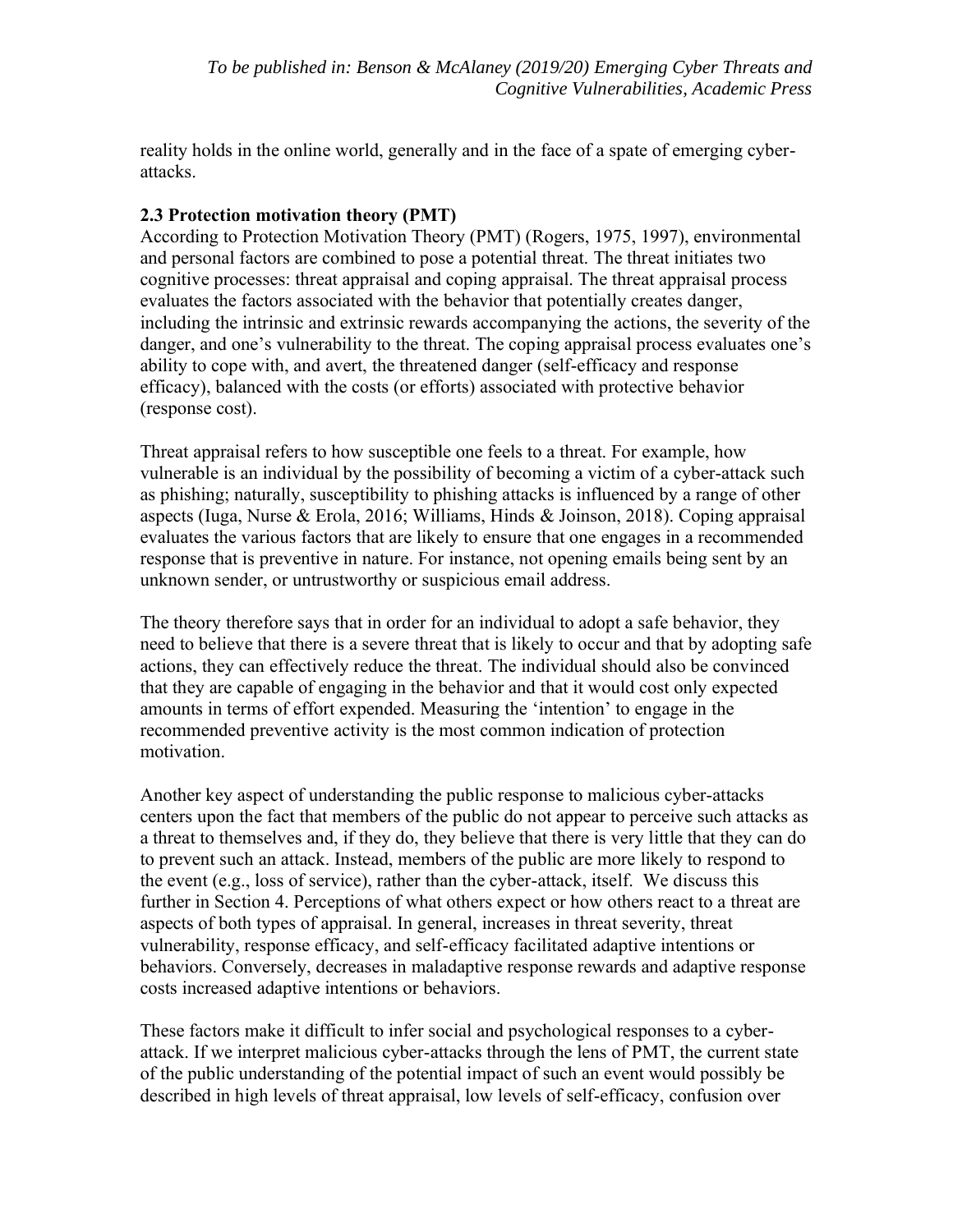response efficacy, and high response costs due to the perceived difficulty of enacting security measures.

## **2.4 Locus of Control**

Another theory that can be utilized to describe emotional and behavioral responses to an online incident is that of locus of control (Ajzen, 2002). Locus of control aims to characterize whether people feel they have strong control over their life (internal locus of control) or whether they have to rely on external forces (external locus of control). The locus of control appears to affect learning, motivation and behavior.

Persons with an internal locus of control feel that success or failure is due to their efforts or abilities. Alternately, individuals with an external locus of control are likely to believe that other factors such as luck or the difficulty of the target or the actions of other people are the cause of success or failure. For example, users with external locus of control might not often take protective measures against cyber-attacks due to their beliefs that Internet providers or the government is responsible for ensuring a safer Internet. Lack of control over a situation that is perceived as threatening or dangerous can give rise to feelings of emotional distress, fear and insecurity. Such strong emotions can on occasion lead to irrational behavior (Sutherland, 2007) or other equally strong reactions. These are all aspects that can influence how members of the public (psychological) and society generally (social) are impacted by an attack.

# **2.5 Extended Parallel Process Model**

Similar to PMT, the Extended Parallel Process Model (Witte, 1992) suggests that when the perceived threat is low, independent from the level of perceived response efficacy, there may be no further processing of the message. Thus, there is no reaction to the invocation of fear because the threat is not subject to further processing (Witte, 1991). Also, the Model proposes that as the perceived threat grows while the counter-effect is high, the acceptance of a preventive advice will also increase. In such cases, individuals can realize that they are at risk of a serious threat and are motivated to protect themselves; consider that they can prevent the risk (high efficacy); and may deliberately and cognitively take action to address the risk. Fear invocations with high levels of threat and high levels of efficacy produce acceptance of a suggested behavior (Kleinot  $\&$ Rogers, 1988; Maddux & Rogers, 1983, Rogers & Mewborn, 1976, Witte, 1992).

The cognitive processes that take place during risk control procedures trigger adjustment actions such as attitudes, intentions or behavioral changes that control the risk. However, as the perceived threat grows while the perceived efficacy is low, individuals will do the opposite of what is proposed. There is the argument that in order to control the unbearable fear of a state of low perceived efficiency, a person will either consciously or unconsciously, tend to deny the threat, or react against the suggested preventive behavior, and perform even more risky behavior to reduce fear or anxiety. This can relate to both the offline and the online environments. Overall, when the severity of the threat is high, combined with low efficacy, then people may tend to reject the suggested actions or are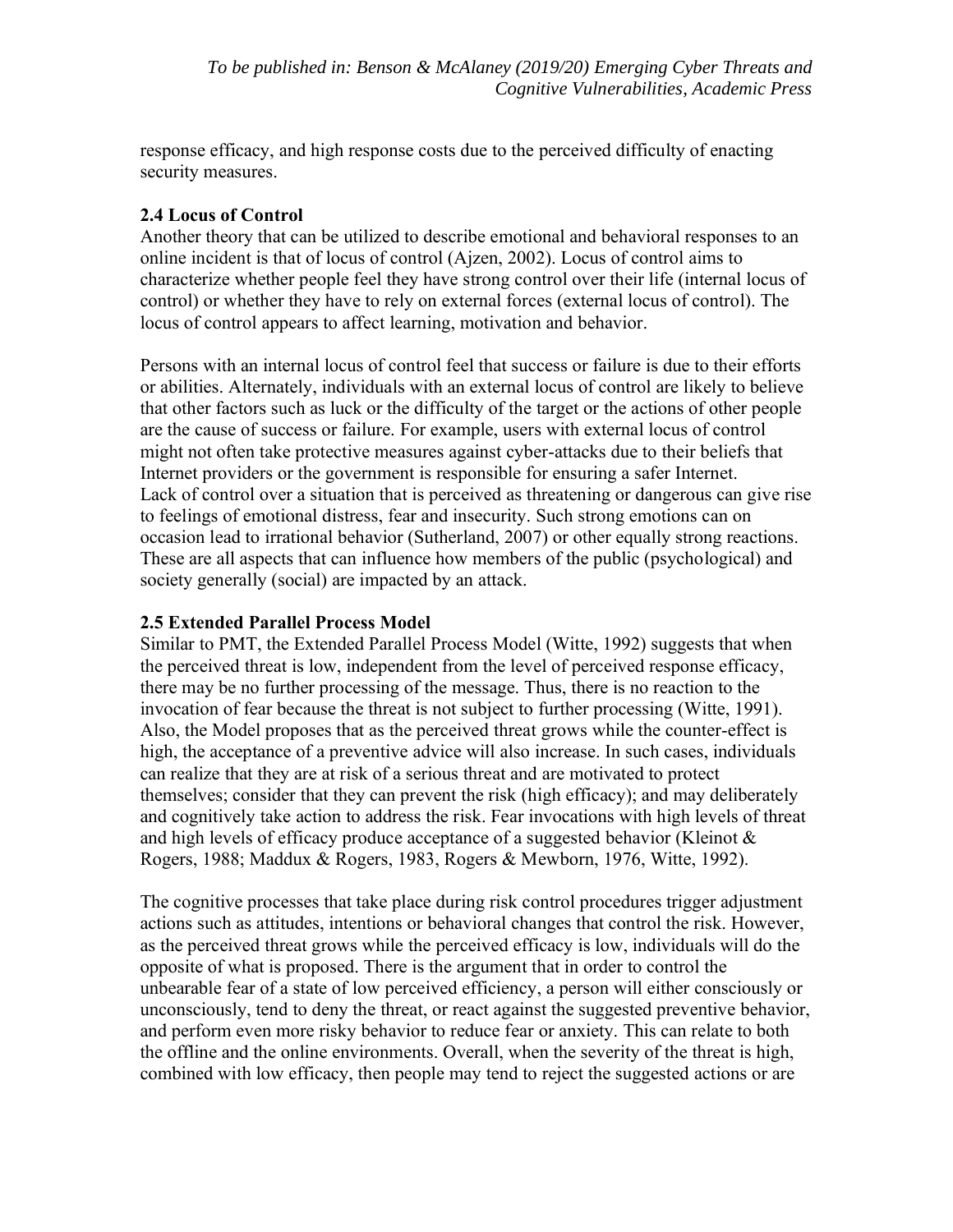led to boomerang reactions (Kleinot & Rogers, 1982; Rippetoe & Rogers, 1987; Rogers & Mewborn, 1976; Witte, 1992).

These points further evidence research around the effectiveness of cybersecurity awareness campaigns which often leads to failure of behavior change (Bada, Sasse  $\&$ Nurse, 2015). In addition, when the perceived effectiveness is moderate, the critical point may not occur directly, but at a moderate level of the threat. For example, when perceived efficacy is moderate, people may initially think they can prevent a cyberattack. However, as the threat grows in intensity and relativity, individuals may begin to give up any hope of averting the threat or adequately addressing any subsequent impact.

#### **2.6 Culture of Fear**

In the psychology of fear literature, Stekel (1930) makes the point that fear is in part hereditary, a legacy of centuries, that left its traces in our brain. Correspondingly, perceived efficacy consists of the individual's views on the severity of the threat, while perceived vulnerability consists of the person's attitudes about their chances of dealing with it.

The theory of self-efficacy (Bandura, 1977, 1986) presupposes that the perceived ineffectiveness of dealing with possible events is one that creates both fear expectations and avoidance behavior. Individuals who judge themselves to be effective in managing potential threats, may feel neither fear nor avoid threats. On the contrary, if people judge themselves as ineffective in exercising control over potential threats, they react with stress and do not want to have any contact with them, therefore avoiding them. For example, in the occasion of a cyber-related incident such as a phishing scam, individuals might judge themselves as not having the necessary skills or knowledge in order to avoid such an incident, therefore avoiding to act or take any protective actions. If this is to occur on a large scale, it could have a notable social impact.

Fear expectations and avoidance behaviors are factors that can influence perceived inefficiency of managing situations. Acknowledging that human behavior is largely regulated by personal efficacy beliefs, people can exercise their activities at the lowest levels of self-efficacy despite high fear invocation and can take preventive actions without having to wait for the feelings of fear and excitement to arise. Different theoretical approaches explain fear control procedures (Leventhal, 1970) or the way individuals cognitively recognize fear or threat, changing their attitudes, intentions or behaviors to avoid the threat (factors leading to acceptance of the message). Examining the causes of fear reveals some interesting realities. According to Witte (1994) the greater the threat, the greater fear is expressed. Also, the threat is related to the sense of fear and not to efficiency (Witte, 1994).

Witte (1992a) argued that perceived effectiveness only determines the nature of the reaction (control of fear or risk), while the perceived threat determines the intensity of the reaction (how much control of fear or risk is caused). Considering that the perceived threat and the fear-causing appear to be closely related, it is likely that the perceived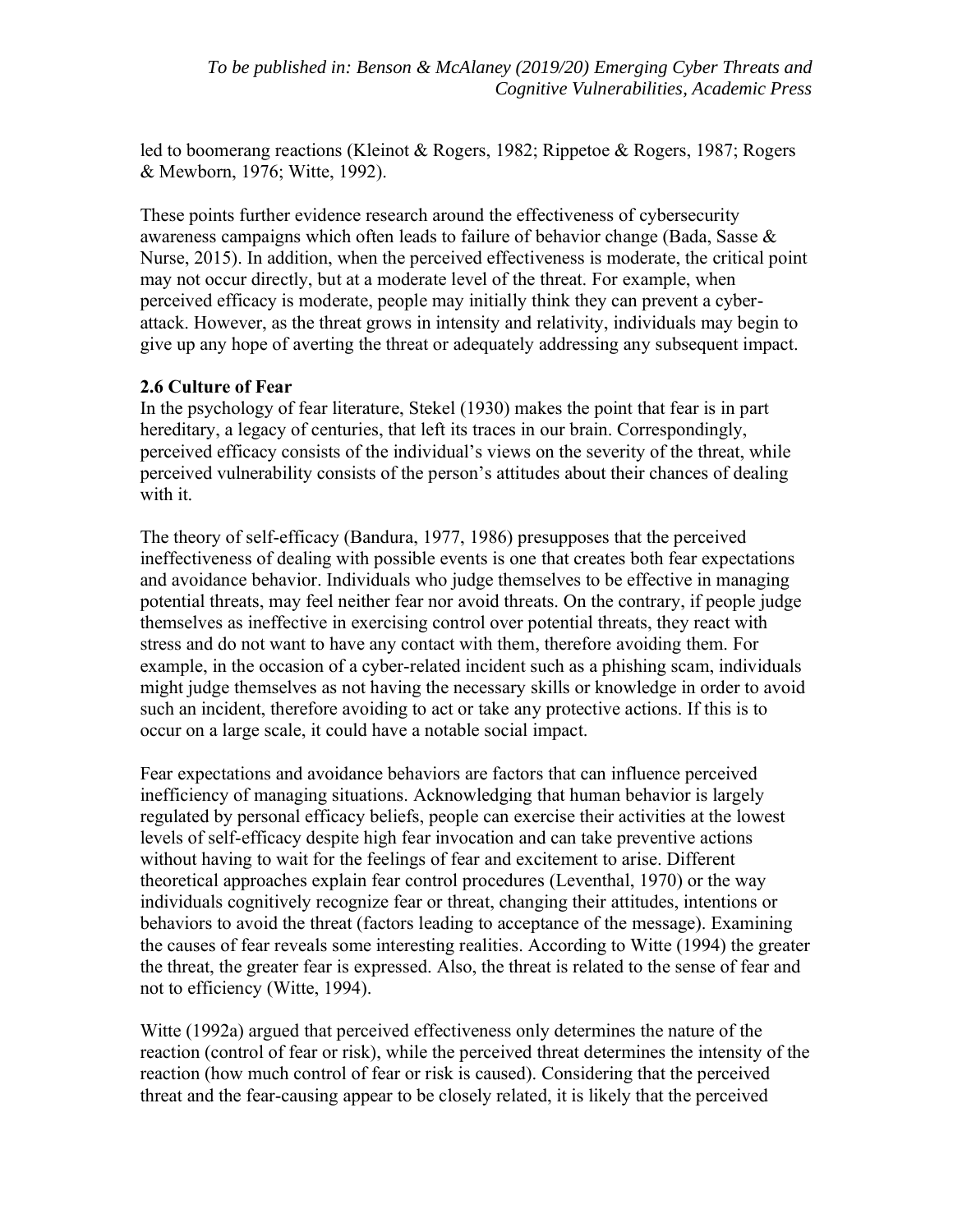threat and the emotion of fear cooperate to influence the intensity of a reaction to a call of fear. To place this in the context of online threats, when individuals are afraid of a major cyber-attack and realize that a reaction could effectively prevent that threat, they are motivated to control the risk (protection incentive). This control process could begin with thinking about strategies to tackle that threat and reduce the impact of the corresponding risk on their lives. When risk control procedures dominate, people may arguably react to danger, not to fear.

Considering our case of cyber-attacks, another example would be that victims of fraud and computer misuse who have been victimized before might take measures to avoid becoming a victim again in the future. The vast majority of victims of fraud and computer misuse have only been victimized once, with only a small proportion saying they have suffered two or more times. Statistics support this claim indicating that users can be quick to learn from their mistakes when they become victims of computer crime (Reeve, 2017).

Conversely, when perceived threat is high, but the perceived effectiveness is low, the fear control procedures are initiated. Fear is initially caused, and the threat becomes intense when individuals feel unable to prevent the threat. Thus, they are mobilized to manipulate their fear (defensive manipulation) by adopting reactions, such as denial. When fear control procedures dominate, individuals react to their fear, not to danger. Individuals might feel helpless and victimized while their lack of knowledge about cybercrime will lead them accepting the possibility of being victims or denying that possibility overall. Moreover, victims feel the usual set of emotions when they realize they have been scammed – from helplessness to rage.

According to Garland (2001), when it comes to fear of crime, "*our fears and resentments, but also our common-sense narratives and understandings, become settled cultural facts that are sustained and reproduced by cultural scripts*". The idea of 'cultural scripts' can help to reveal much about emotions such as fear; arguably even in the cyber-attack context. A cultural script communicates rules about feelings, and also ideas about what those feelings mean. People interpret and internalize these rules according to their circumstances and temperament, while always remaining very much influenced by the rules. Consequently, the impact of fear is determined by the situation people find themselves in, but it is also, to some extent, the product of social construction (Altheide, 2002). Fear is determined by the self, and the interaction of the self with others; it is also shaped by a cultural script that instructs people on how to respond to threats to their security.

## **2.7 The Online Disinhibition Effect**

Regarding the impact of cyber-attacks on online behavior there are different aspects of cyberspace that need to be considered. One of these aspects surrounds the reality that individuals say and do things in cyberspace that they would not ordinarily say and do in the offline (face-to-face) world. For instance, they may loosen up, feel less restrained, and present themselves more openly. So pervasive is this phenomenon that a term has surfaced for it, namely the online disinhibition effect (Suler, 2004).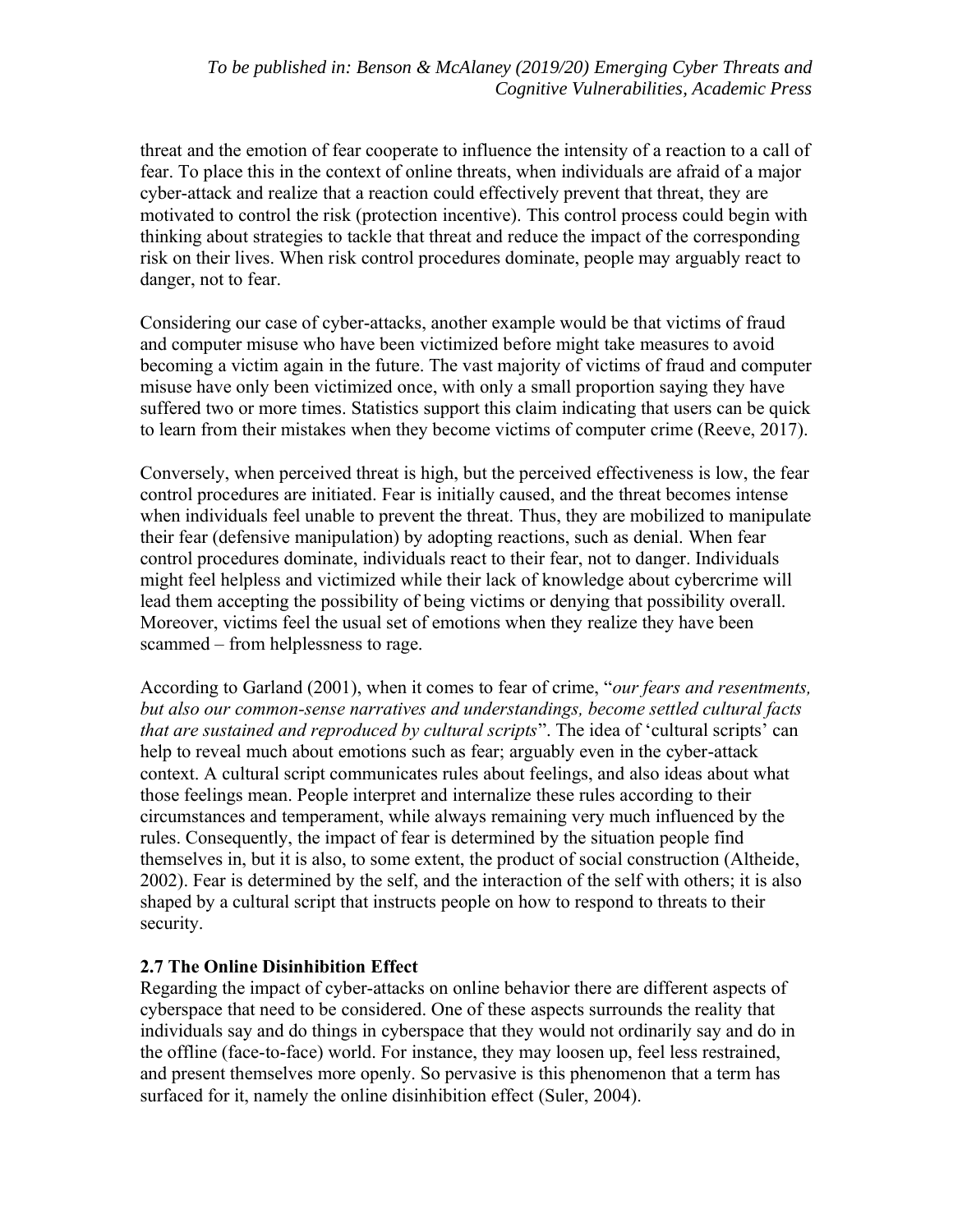This disinhibition is empowered due to several factors. These consider the fact that people can form a different identity online and that they may feel less vulnerable in the way they express themselves or behave, in comparison to how they would act offline. Moreover, people can feel less visible online and therefore might engage in activities that they otherwise would not. This factor affects our discussions on impacts as the consequence of some online actions or activities may not be fully tangible to people in the offline world. This has also been discussed in other areas as it relates to cybercrime (Nurse, 2018).

## **3. Understanding Public Reactions to Malicious Cyber Incidents**

#### **3.1 Emotional Reactions to Cybercrime**

Research indicates that current forms of cyber-attacks can cause psychological impacts (Gandhi, et al., 2011; Dallaway, 2016; Modic & Anderson, 2015). Depending on who the attackers and the victims are, the psychological effects of cyber threats may even rival those of traditional terrorism (Gross, Canetti & Vashdi, 2016). Victims of online attacks and crime can suffer emotional trauma which can lead to depression. There is also some evidence of limited symptoms of Acute Stress Disorder (ASD) in victims of crime in online virtual worlds, such as some anecdotal accounts of intrusive memories, emotional numbing and upset from victims of virtual sexual assault (Lynn, 2007).

As an example, the impact of identity theft on a victim at an emotional level can lead the person becoming distressed and be left feeling violated, betrayed, vulnerable, angry and powerless (Kirwan and Power, 2011). Often, victimization can lead victims to feelings of outrage, anxiety, a preference for security over liberty, and little interest of adopting new technology due to loss of confidence in cyber. The victim can go into stages of grief, suffer from anger or rage. In some cases, victims may even blame themselves and develop a sense of shame; sextortion is a good example of this given how it initially starts (Nurse, 2018).

In other work, a Symantec (2010) study further showed that victims feel that they themselves are partly or wholly to blame; this in itself has consequences for the resulting psychological impact. The number who act varies widely depending on location. For instance, 74% of those in Sweden contact the police, but this is significantly above the overall average of 44%. As a general rule, around half of victims will not contact anyone, although about a quarter might try taking some action themselves, even if it is only avoiding certain websites in the future. Other impacts can be isolation or even depression especially in the event of a financial loss.

According to Symantec, the top 10 emotional reactions to online attacks and cybercrime are the feelings of anger, annoyance and being cheated. Böhme and Moore (2012) found that directly experiencing cybercrime decreases the likelihood of shopping and banking online, while expressing concern about cybercrime has nearly twice as much negative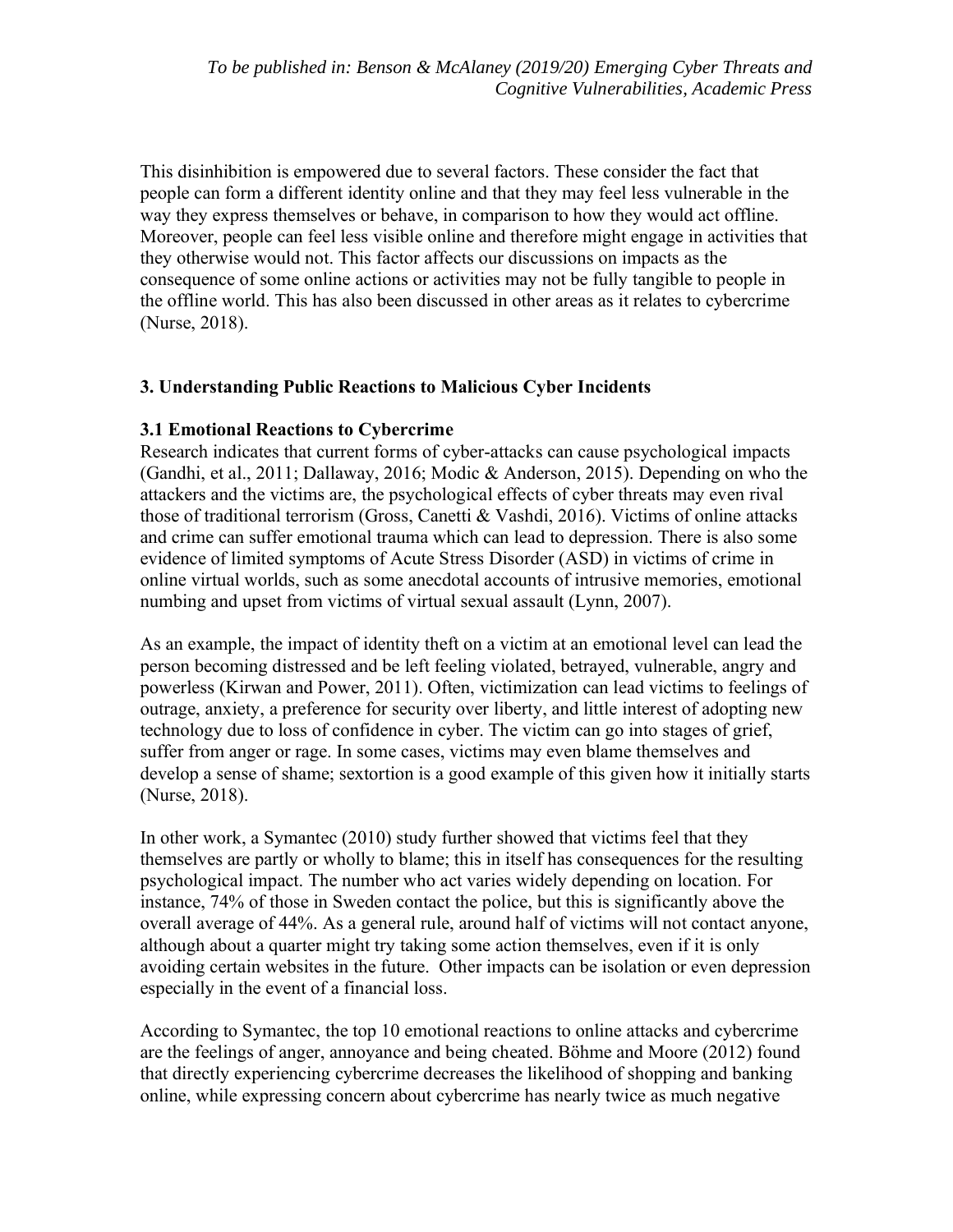impact on online behavior than directly experiencing it. Modic and Anderson (2015) found that victims of financial fraud consistently reported emotional impact as more severe than financial impact across all fraud types.

Reflecting on the literature, we can see that it also demonstrates how even non-lethal forms of cyber terrorism have a considerable impact on the attitudes of victimized populations (Gross, Canetti and Vashdi, 2016). Under attack, victims react with not only fear, as do victims of crime, but with demands for protection from the government, via surveillance and stronger regulations.

Estonia is frequently invoked in such discussions and a host of authors draw attention to the panic caused amongst the people of Estonia when parts of their cyber infrastructure were inaccessible due to DoS attacks' in 2007 (Gandhi, Sharma, Mahoney, Sousan, Zhu and Laplante, 2011). However, the potential of large-scale malicious cyber-attacks to change the public understanding and perception of cyber events could lead to an activation of the 'dread factors' of risk perception (i.e. catastrophic potential, fatal consequences, and high risks to future generations) which, in turn, can inform a multitude of spontaneous precautionary behaviors. This becomes of particular concern given the several predictions of possible future technology scenarios, and implications for security and privacy online (Williams, Axon, Nurse & Creese, 2016).

## **3.2 Learned Helplessness**

Findings show that less than 1 in 10 people (9%) claim that they feel 'very' safe online. Also, only half (51%) of adults asked, would change the way they behave online if they became a victim (Symantec, 2010). This provides an interesting comparison to our earlier discussions. People might accept a situation, even if it feels unpleasant just because they cannot understand it or do not know enough about it. Following this point, one might argue that persons may accept cyber-attacks because of a sense of 'learned helplessness'.

Due to a sense of learned helplessness (for more on the term, see: Seligman, 1975; Hirtz, 1998) and a lack of knowledge about online attacks and ways to resolve an incident, users may simply accept the possibility of being victims. Indirectly, a key question therefore becomes, whether they also accept the reality of impacts and hope that the severity is low. The anonymous nature of cybercrime, can lead to an acceptance that one (e.g., an individual, industry, government) will become a victim of cybercrime at some point. Moreover, the sense of learned helplessness can potentially also result in a low uptake of protective security behaviors.

Users are called upon to make many security-related decisions every day which can cause anxiety. These behaviors include: (a) not opening an email from a sender they do not recognize; (b) not accessing unknown attachments; (c) only downloading and running programs from trustworthy sources; (d) the use of anti-virus software and security software (e.g., firewall); and (e) creating regular backups. Some of these decisions can also cause the user feelings of anxiety due to a lack of knowledge about the possible implications of making incorrect decisions.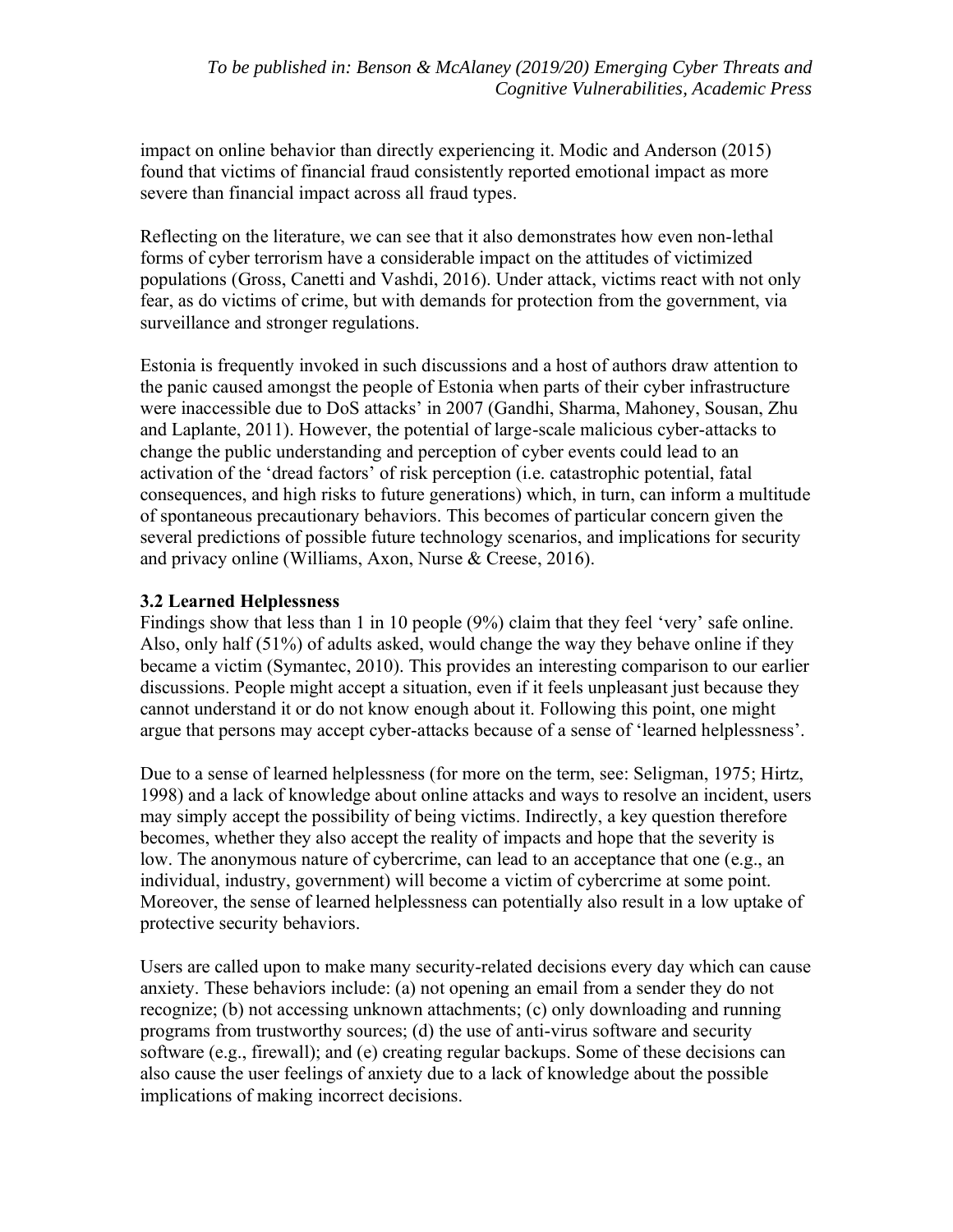Members of the public have often reported a lack of knowledge about a number of key areas within the cybersecurity domain. A few examples are lack of knowledge about how to use security packages, how to secure their technology devices, and the threats online. Even when these individuals are aware of the threats, they may report that they do not understand them (Gross, Canetti and Vashdi, 2017). These low levels of public understanding of cyber-threats and security practices could lead to a lack of public engagement with security issues and a general loss of confidence in cyber and/or technology. This also has been seen in the domain of information privacy in the context of new forms of technology, where some users now consider privacy as 'the boring bit' (Williams, Nurse & Creese, 2017). These issues characterize the broad social impacts.

## **3.3 Cyber-attack related variables**

The public response to a cyber-attack is informed by a number of cyber-specific variables such as the attacker identity, the target identity, the scale of the attack as well as the government communication of a cyber-attack and the time of revelation of a malicious event.

Public reactions may differ according to the disclosed identity of a given attacker. The principal categories of an actor are terrorist, hacktivist, and criminal – all of whom might be capable of launching attacks that could qualify as issues of serious public concern (Nurse & Bada, 2018). Criminals are, on average, less likely to publicly reveal their identity (assuming any identity, pseudonym or otherwise) because anonymity facilitates them better. Moreover, the target identity can impact the public response. For example, if a series of fraud incidents impacts individuals at random, it may be expected that it will cause less panic or outrage as compared to a targeted attack towards a national financial, utility or health institution.

Additionally, the scale of an attack will influence its impact. The full extent of an attack might not become apparent immediately, particularly if second and third-order systems fail. Finally, the way that the government will communicate a cyber-attack and the time of revelation of a malicious event will impact the level of public response. This information can influence the direction and dynamics of public response. The ways in which members of the public are likely to find out about a cyber-attack is also an important variable. Different levels of public response can be caused due to loss of service, public announcements from the attacker or from government announcements, as will be seen in the next section of this chapter.

Lawson (2013) draws upon the history of technology and failures of large sociotechnical systems, military history and―most pertinent here―disaster sociology to suggest that 'fear and panic' may not be the defining features of public reactions to future cyberattacks. As mentioned above, members of the public are more likely to respond to the event (e.g. loss of service), rather than the cyber-attack itself.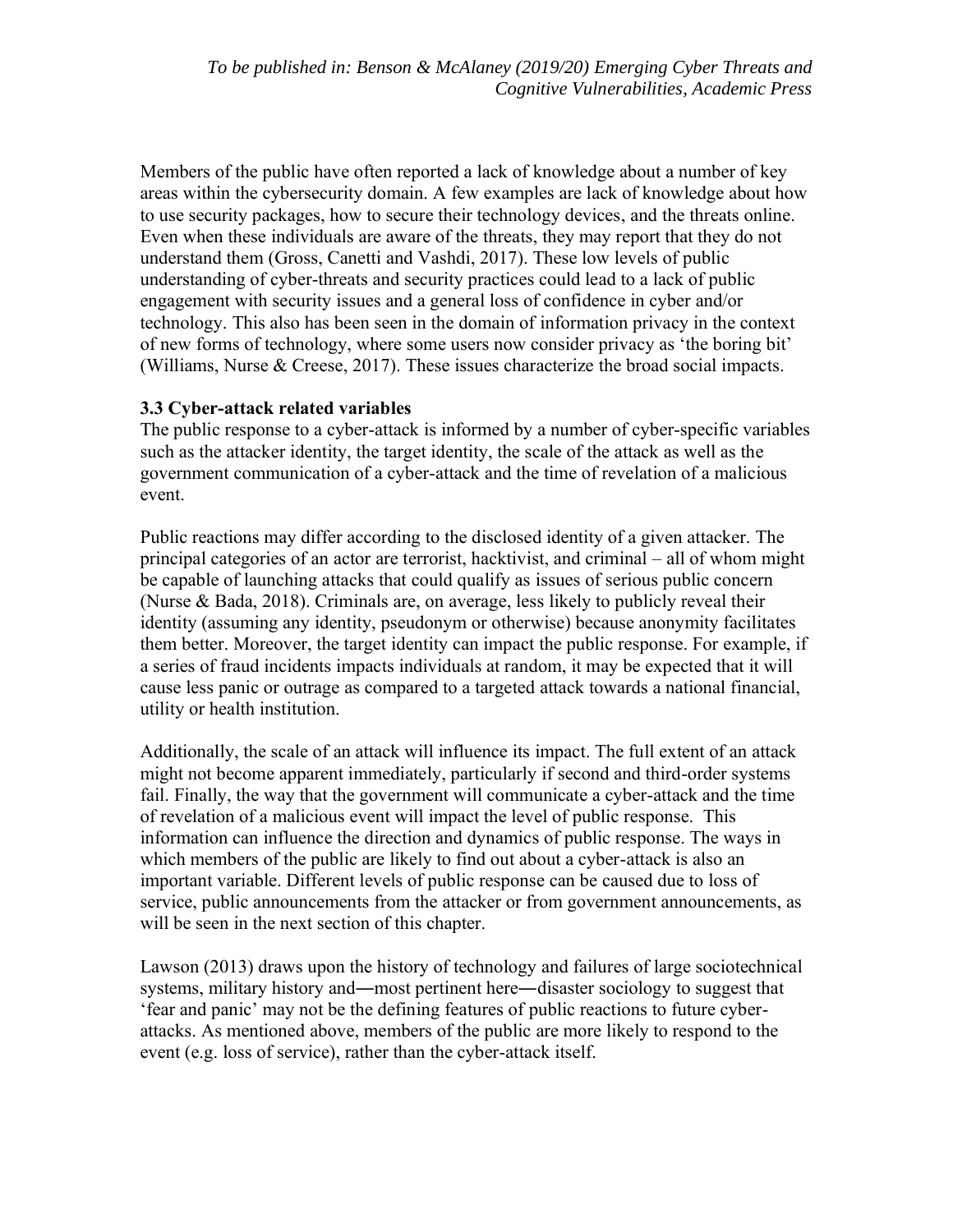## **4. Case Studies of Cyber-Attacks**

Thus far in this chapter, we have reflected upon the literature pertinent to understanding the impact of cyber-attacks at the psychological and social levels. We now extend this discussion to real-world cases of such threats that have occurred over recent years. In particular, this work focuses on two cyber-attacks in 2017, namely the WannaCry attack and the cyber-attack on the Lloyds Banking Group. Our aim is to examine these attacks and the impacts that they have had from a social and psychological perspective, while drawing on insights presented earlier in this chapter.

#### **4.1 WannaCry ransomware attack in 2017**

WannaCry was a computer worm responsible for one of the most devastating cyberattacks in recent history. In addition to spreading across computer networks using the Windows operating system, WannaCry (also known as WannaCrypt and WanaCrypt0r) encrypted files of the host computer and only allowed access to those files after a bitcoin ransom payment was made. While ransomware itself was not new, WannaCry was particularly successful because it targeted a computer vulnerability that many organizations and individuals did not yet install security patches (i.e., software updates) to address.

Reflecting on the social impact of the attack, WannaCry infected over 200,000 victims in at least 150 countries (Reuters, 2017). These included members of the public, but also healthcare organizations, car manufacturers, telecoms companies, delivery services and the education sector. Due to the nature of the attack, the disruption it caused at the social level was quite significant. Organizations closed (causing people to be sent home), production stopped (resulting in product backlogs), and many businesses were unaware of how best to restore services. Overall, people felt a loss of control (Ajzen, 2002) as the threat was so pervasive and the only option for recovery – assuming no recent backups were made – was to pay the ransom. In total, these disruptions led to an estimated \$8 billion in economic costs globally (Barlyn, 2017).

In the UK, critical infrastructure such as the National Health Service (NHS) was also impacted. A total of 48 NHS Trusts were infected in England and 13 in Scotland (BBC, 2017a). This resulted in direct disruption to people's lives in the context of their health. Specifically, there were cancelled operations, certain scans and treatments were postponed, and ambulances were diverted. This is a particularly worry situation given how long patients often have to wait for some treatments. WannaCry also prompted government responses – in the UK a Cobra meeting (i.e., an emergency response government committee meeting) was called, and in the US, the homeland security adviser, was ordered to coordinate the government's response and help to organize the search for the responsible parties (Sanger, Chan, and Scott, 2017). This level of response from governments further emphasized the impact of the threat in the eyes of the public.

An interesting point to note here is the government's comments on the attack. In particular, there was an emphasis on the fact that the attack had not targeted the NHS and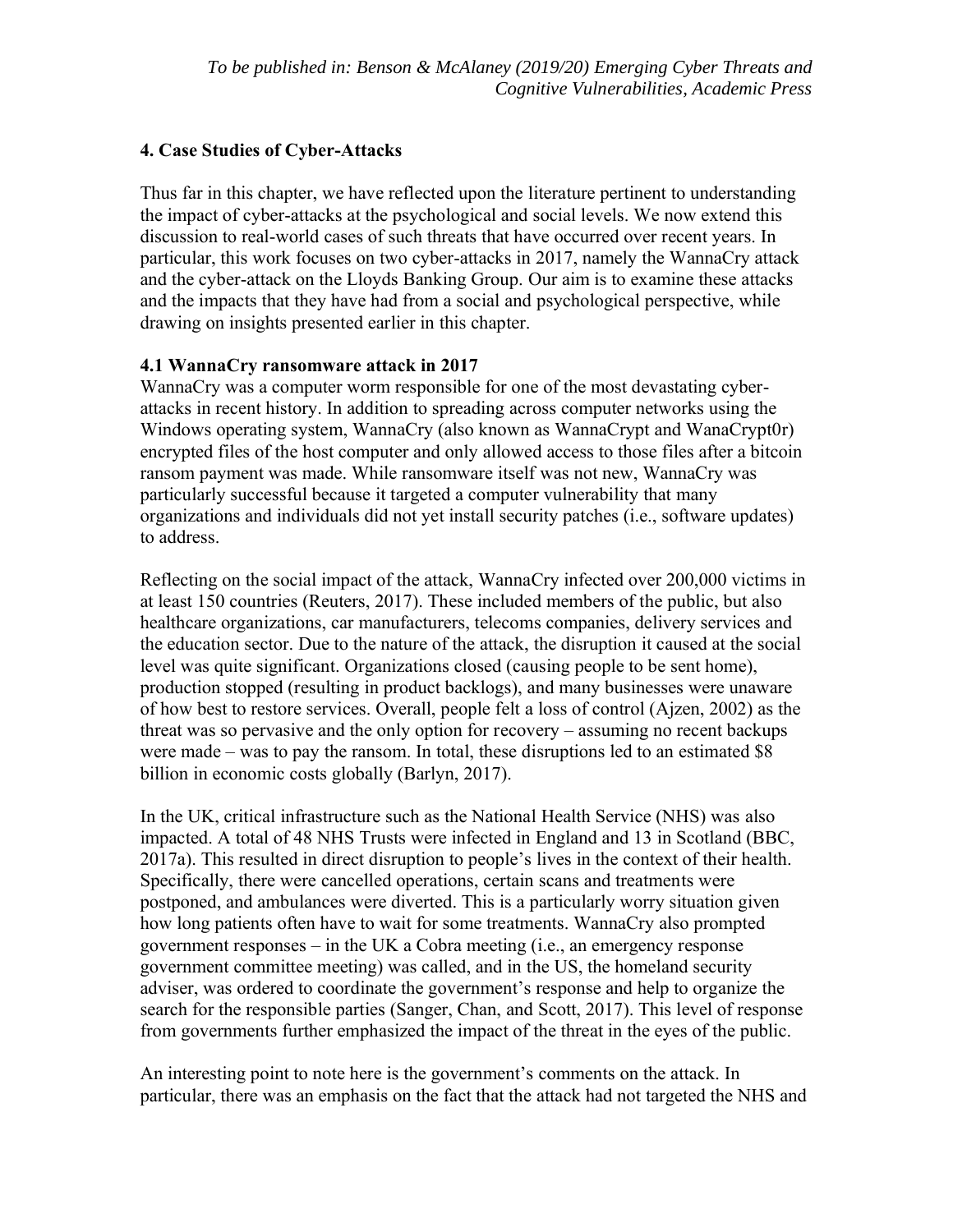that it was international. According to The Independent, the UK's Home Secretary stated: "*If you look at who's been impacted by this virus, it's a huge variety across different industries and across international governments. … This is a virus that attacked Windows platforms. … The fact is the NHS has fallen victim to this. … I don't think it's to do with that preparedness*" (The Independent, 2017). This message was likely meant to remove the gloom and potential public despair associated with a targeted NHS attack, as well as to reassure people that the country is prepared for such events. This aims to support people's trust in the government and in technological systems.

The psychological impact of WannaCry was also significant. For many it resulted in worry, anguish, disbelief, and a sense of helplessness – these are many of the issues discussed earlier in this chapter (Symantec, 2010; Böhme and Moore, 2012; Nurse, 2018). If we use the infection of NHS locations as an example, there are numerous cases to examine. Possibly one of the most well-reported in the set is that of a man who was preparing for a heart surgery and had it cancelled hours before it was due to take place (Fisher, Therrien, Hand & McCague, 2017). This led to his frustration, inconvenience to family members who travelled to stay close by, and bewilderment as to why anyone would wish to attack a hospital. Psychologically he was also impacted given that he had mentally prepared himself for the heart surgery being conducted on that date, and because it would now need to be rescheduled to some point in the future. These factors correlate with many of the emotional reactions to cybercrime discussed before (Symantec, 2010).

Psychologically, there was also the realisation by many that cyber-attacks could now cause the loss of life. As reported by the BBC, a member of NHS staff noted: "*Absolute carnage in the NHS today. Two Hyperacute stroke centres (the field I work in) in London*  have closed as of this afternoon. Patients will almost certainly suffer and die because of *this"* (Fisher et al., 2017). This view is also reported by another person – an IT specialist – interviewed in the article: "*This kind of attack usually causes some inconvenience or financial loss [to] its victims but in this case it may well cause loss of life*". This is an important point as it relates to the severity of the threat (when considering PMT) but it can also cause further issues, given that individuals' behavior will not necessarily prevent this type of attack.

## **4.2 Lloyds Banking Group Denial-of-Service (DoS) attack in 2017**

In January 2017, the Lloyds Banking Group and other banks in the UK fell victim to a denial-of-service (DoS) attack that persisted over a two-day period. DoS describes an attack where systems are bombarded with illegitimate data or requests, and therefore become unable to respond to legitimate requests (e.g., for a webpage or service access) in a timely manner (Nurse, 2018). In this instance, the financial institutions were attacked by a distributed DoS (DDoS) in which the illegitimate requests originated from multiple, dynamically changing locations. The Lloyds group were one of the most significantly targeted banks during this attack, and attack impacts included system unavailability and limited online service access for its customers.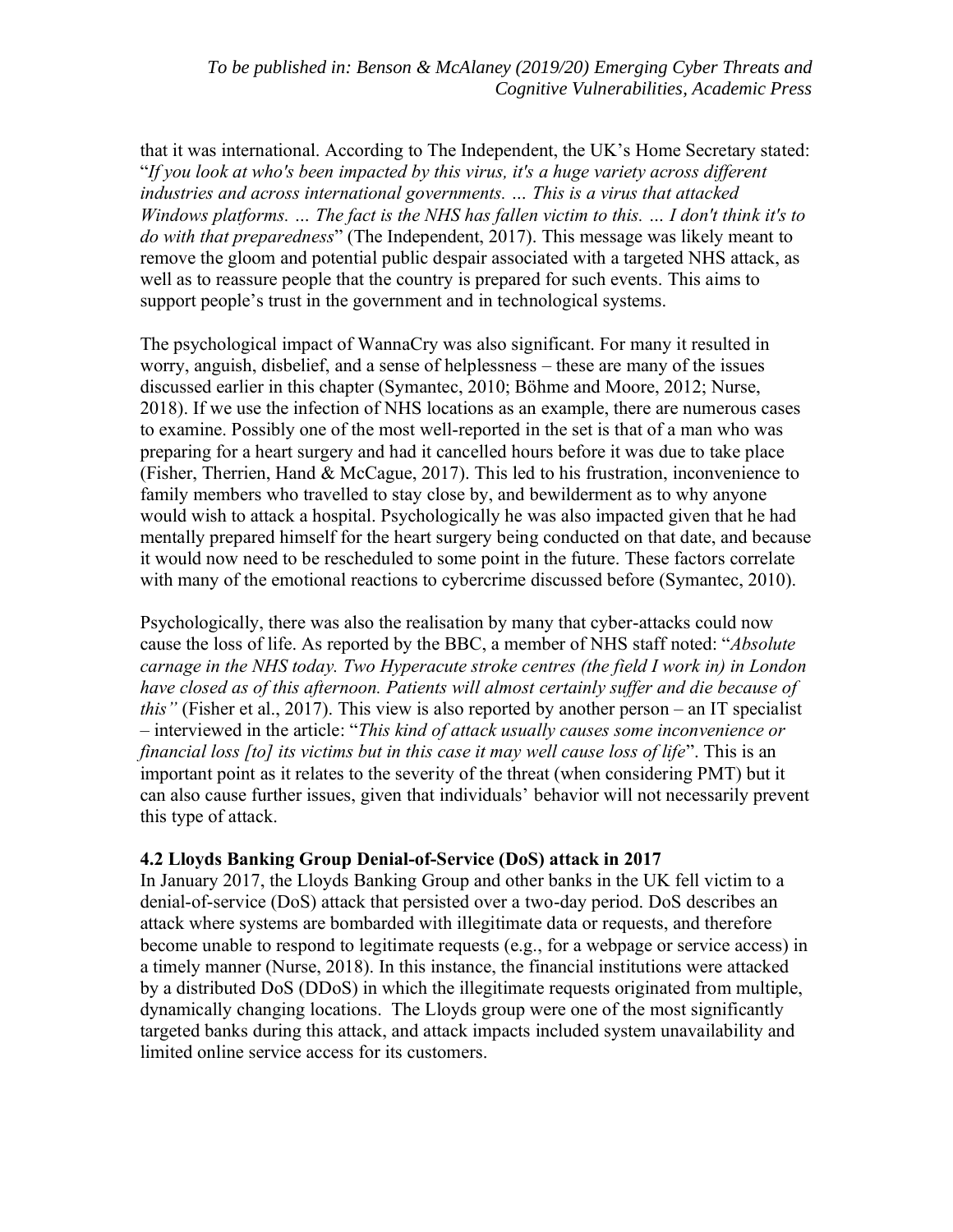At the broad social and societal levels, the attack affected millions of bank customers. According to reports, perpetrators attempted to block access to the bank's 20 million UK accounts (Collinson, 2017). The result was an impact on individuals and businesses, particularly their ability to login to online systems. As such, some customers would have been unable to view balances, make payments (e.g., for rent and bills), and conduct bank transfers (e.g., for necessary one-off transactions). Another pertinent factor here was that this type of DDoS attack targeting the banking sector had occurred in the past.

In 2015, a similar cyber-attack occurred which compromised the services of UK banks, RBS and Natwest (Collinson, 2015). A particularly worrying reality of that attack was the time in which it occurred, i.e., near to payday; this resulted in a maximum impact on some individuals and some widespread panic. One noteworthy difference and a key factor in the more recent attack was the number of days across which it took place. This extended period of two days (with some reports even suggesting it was longer for some customers) meant that not only was the reputation of the bank damaged, but also that customers' lives may have been seriously disrupted during that time.

To consider the response from government, one MP made the point that the cyber-attack was worrying for society and that more needed to be done. According to The Guardian, the then-MP stated: "*The attack on Lloyds was deeply troubling. Thousands of customers were affected by this, the latest in a long list of failures and breaches of banking IT systems. … As I have already pointed out, it is time to consider whether a single point of responsible for cyber risk in the financial services sector is now required*" (Collinson, 2017). This demonstrates some high-level concern for the finance sector broadly as a result of these types of cyber-attacks. There are also parallels for wider public confidence in technology. To consider the 2015 attack, one Natwest customer tweeted: "*Can't log in to #natwest yet again to check up on some transactions... and they want me to opt out of paper statements?! No chance*" (Collinson, 2015). This is poignant as it relates to how individuals perceive technology and risk, and how attacks can result in less trust in technology.

Analyzing the psychological impact of the Lloyds DDoS attack, it caused customers to be upset and frustrated – this was therefore mainly an emotional response. As reported by the BBC, one customer expressed: "*Haven't been able to access the site or app for over 36 hours now - is anything being done about this?*" (Peachey, 2017). This was one of a series of complains made on social media about the ongoing issue. Here we see one of the prime uses of social media (e.g., Twitter, Facebook and blogging platforms) today – i.e., allowing members of the public to directly reach out to companies (particularly for complains) and have their voice heard publicly.

While it is difficult to know the full extent of psychological impact, we can assume that lack of access to bank accounts and potentially personal funds (e.g., if money had to be transferred from one account to the another to facilitate a withdrawal), would have significantly increased customer stress and anxiety. There could have been several crucial reasons for account access, and depending on those needs, the emotions of stress, anger,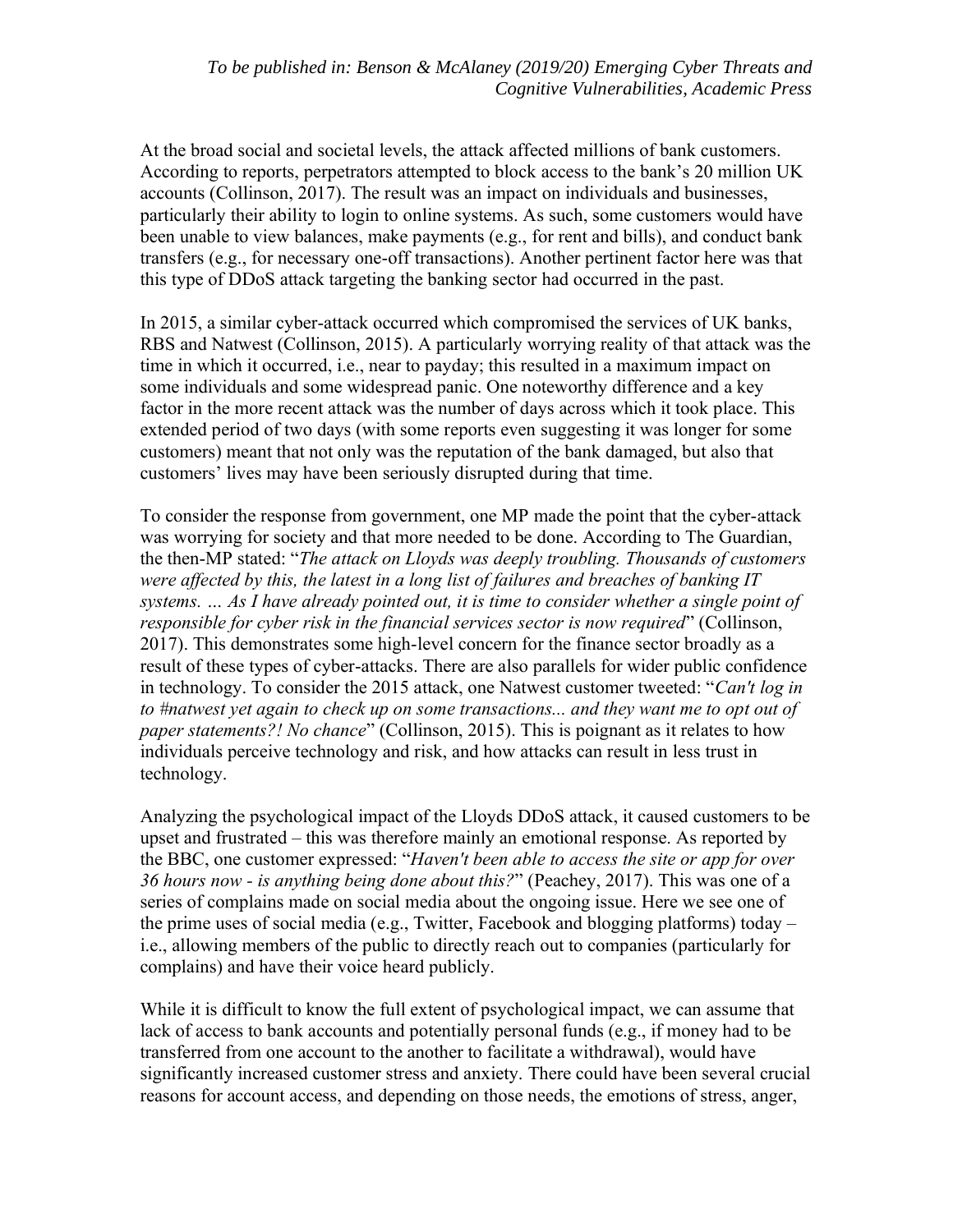pain, depression or helplessness could have resulted. This means that many of the followup issues highlighted in Section 2 and 3 immediately become relevant here. As mentioned earlier, the length of the disruption was a core factor as it would have exacerbated any initial inconvenience. These are all important concerns because they could each incite a change in how the public views cyber-attacks and whether they believe they have any control or skills to protect themselves or their families.

## **5. Conclusions**

As online threats and cyber-attacks continue to permeate the Internet, it is essential that we as a community develop a better understanding of these issues and how they can impact our lives. This chapter took a significant step towards that goal by exploring how members of the public perceive and engage with risk and how they can be impacted after a cyber-attack has taken place. We focused on the social and psychological impacts of attacks as these are often overlooked in research and practice. These are, however, crucial factors in enhancing our understanding the broader side of attack impacts. To ground our work, we examined two well-known cyber-attacks and considered them in the context of the breadth of outcomes. It is expected that this research will motivate others to further investigate this area and the interaction between cybersecurity and cognitive factors.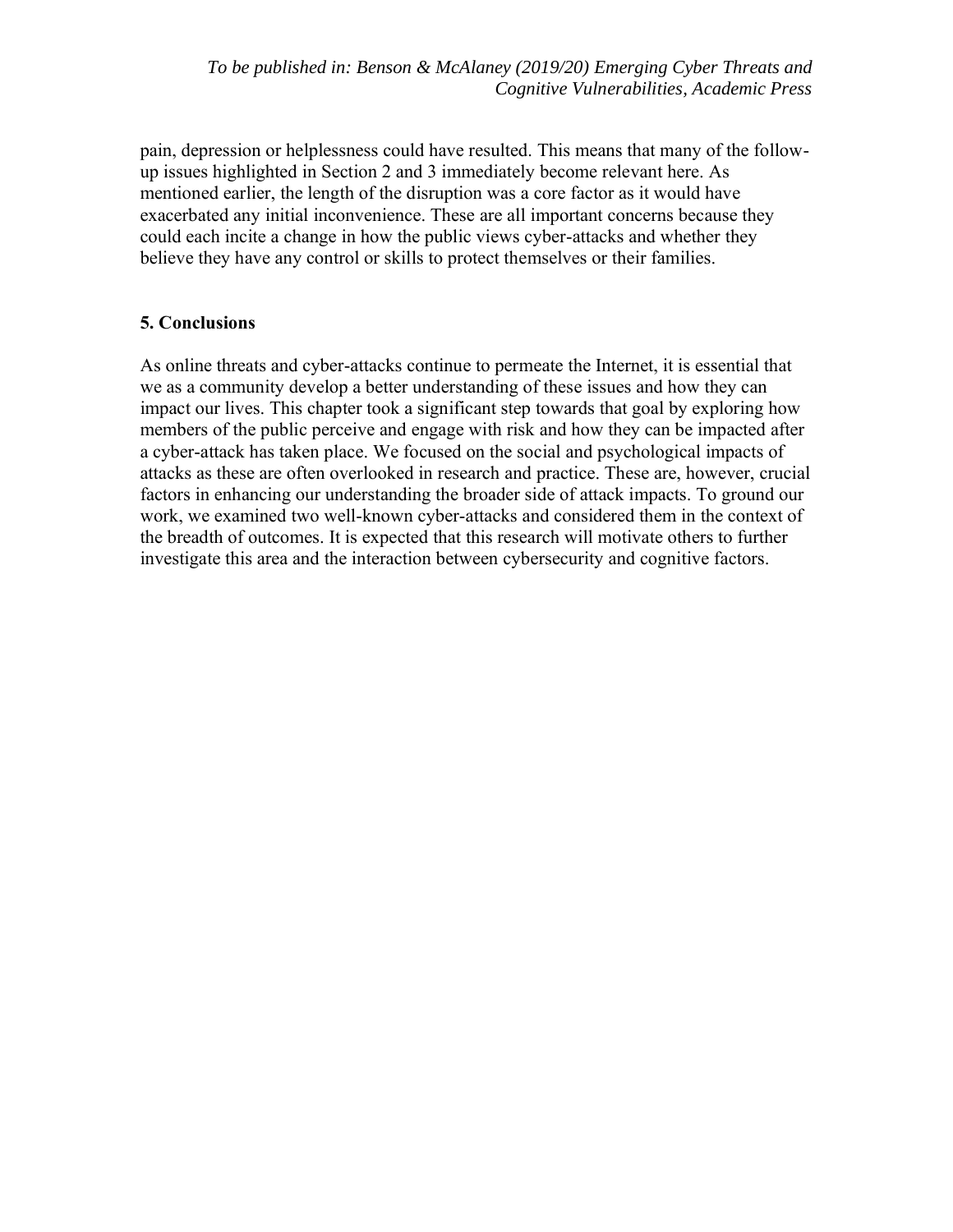#### **References**

- Adams, J. (2013). Risk compensation in cities at risk. In: Joffe, H., Rossetto, T., Adams, J. (eds.) Cities at Risk. ANTHR, pp. 25–44. Springer, Netherlands.
- Ajzen, I. (2002). Perceived Behavioral Control, Self-Efficacy, Locus of Control, and the Theory of Planned Behavior. Journal of Applied Social Psychology, 32, 665-683.
- Altheide, D.L. (2002) Creating Fear; News and the Construction of Crisis, (Aldine De Gruyter; New York).: p.24.
- Bada, M., Sasse, A.M. & Nurse, J. R. C. (2015) Cyber Security Awareness Campaigns: Why do they fail to change behaviour?, in proceedings of the International Conference on Cyber Security for Sustainable Society (CSSS) Coventry, UK, 118- 131. SSN+.
- Bandura, A. (1986). Fearful expectations and avoidant actions as coeffects of perceived self-inefficacy. American Psychologist, 41(12), 1389-1391.
- Bandura, A. (1991). Social cognitive theory of self-regulation. Organizational Behavior and Human Decision Processes, 50, 248-287.
- Bandura, Α. & Adams Ν.Ε., (1977). Analysis of Self-Efficacy Theory of Behavioral Change. Cognitive Therapy and Research, Vol. 1, No. 4, pp. 287-310.
- Barlyn, S. (2017). Global cyber attack could spur \$53 billion in losses Lloyd's of London. Reuters. Retrieved July 14 2018, from https://uk.reuters.com/article/ukcyber-lloyds-report/global-cyber-attack-could-spur-53-billion-in-losses-lloyds-oflondon-idUKKBN1A20AH
- BBC. (2017a). NHS 'robust' after cyber-attack Retrieved July 14 2018, from https://www.bbc.co.uk/news/uk-39909441
- Beck, U. (1999). World Risk Society. Cambridge: Polity Press.
- Betz, D. J. & Stevens, T. (2011). Cyberspace and the State. London: Routledge.
- Furedi, F. (2002). Culture of fear: Risk-taking and the morality of low expectation. London: Continuum.
- Blythe, J., Camp, J. & Garg, V. (2011). Targeted risk communication for computer security, in 15th International Conference on Intelligent User Interfaces, pp. 295– 298.
- Blythe J. & Camp, J. L. (2012). Implementing mental models. IEEE Symposium on Security and Privacy Workshops, 24-25 May 2012, San Francisco, CA, 86-90.
- Böhme, R. & Moore, T. (2012). How do consumers react to cybercrime? eCrime Researchers Summit, Las Croabas, pp. 1-12.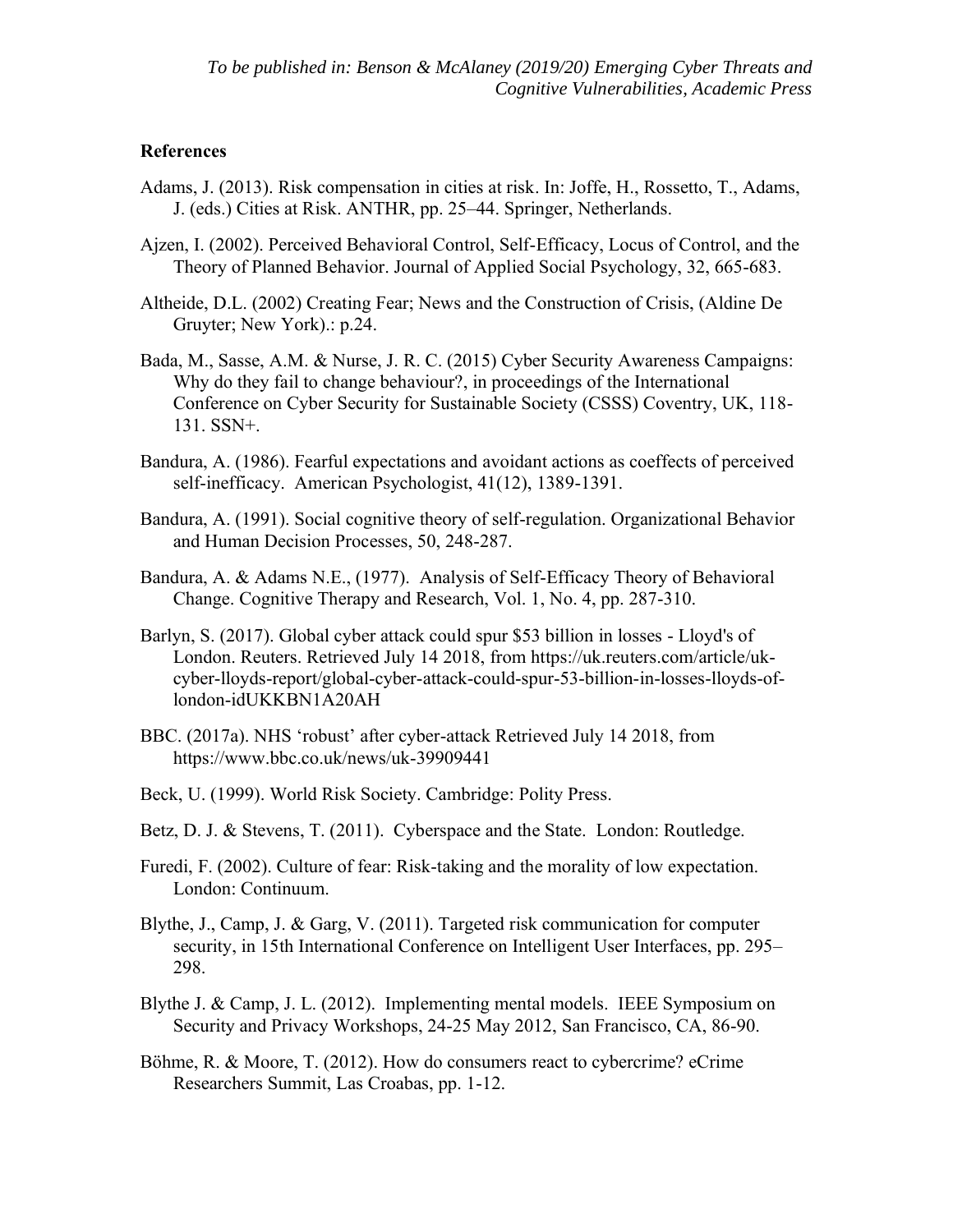- Collinson, P. (2015). Cyber attack hits RBS and NatWest online customers on payday. The Guardian. Retrieved July 4 2018, from https://www.theguardian.com/business/2015/jul/31/rbs-and-natwest-customerscomplain-of-online-problemss
- Collinson, P. (2017). Lloyds bank accounts targeted in huge cybercrime attack. The Guardian. Retrieved July 4 2018, from https://www.theguardian.com/business/2017/jan/23/lloyds-bank-accounts-targetedcybercrime-attack
- Dallaway, E. (2016). #ISC2Congress: Cybercrime Victims Left Depressed and Traumatized. Infosecurity Magazine. Retrieved July 4 2018, from https://www.infosecurity-magazine.com/news/isc2congress-cybercrime-victims/
- Dickert, S., Västfjäll, D., Mauro, R., & Slovic, P. (2015). The feeling of risk: Implications for risk perception and communication. In H. Cho, T. Reimer, & K. A. McComas (Eds.), The SAGE handbook of risk communication (pp. 41–54). Thousand Oaks, CA: Sage Publications.
- Fisher, M., Therrien, A., Hand, J. & McCague, B. (2017). How cyber-attack is disrupting NHS. BBC News. Retrieved July 4 2018, from https://www.bbc.com/news/live/39901370
- Furedi, F. (2002). Culture of fear: Risk-taking and the morality of low expectation. London: Continuum.
- Hale, C. (1996). Fear of crime: a review of the literature. International Review of Victimology 4:79–150.
- Hirtz, Rob. (1998). Martin Seligman's journey from learned helplessness to learned happiness. The Pennsylvania Gazette. Retrieved August 4 2018, from http://www.upenn.edu/gazette/0199/hirtz.html
- Gandhi, R., Sharma, A., Mahoney, W., Sousan, W., Zhu, Q. & Laplante, P. (2011). Dimensions of cyber attacks: Social, political, economic, and cultural. IEEE Technology & Society Magazine, 30(1), 28-38.
- Garland, D. (2001) The Culture of Control; Crime and Social Order in Contemporary Society, OUP: Oxford.
- Gross, M. L., Canetti, D., & Vashdi, D.R. (2016). The psychological effects of cyber terrorism. Bulletin of the Atomic Scientists, 72(5), 284-291.
- Gross, M.L., Canetti, D., Vashdi, D.R. (2017) Cyberterrorism: its effects on psychological well-being, public confidence and political attitudes, Journal of Cybersecurity, 3(1), 49–58.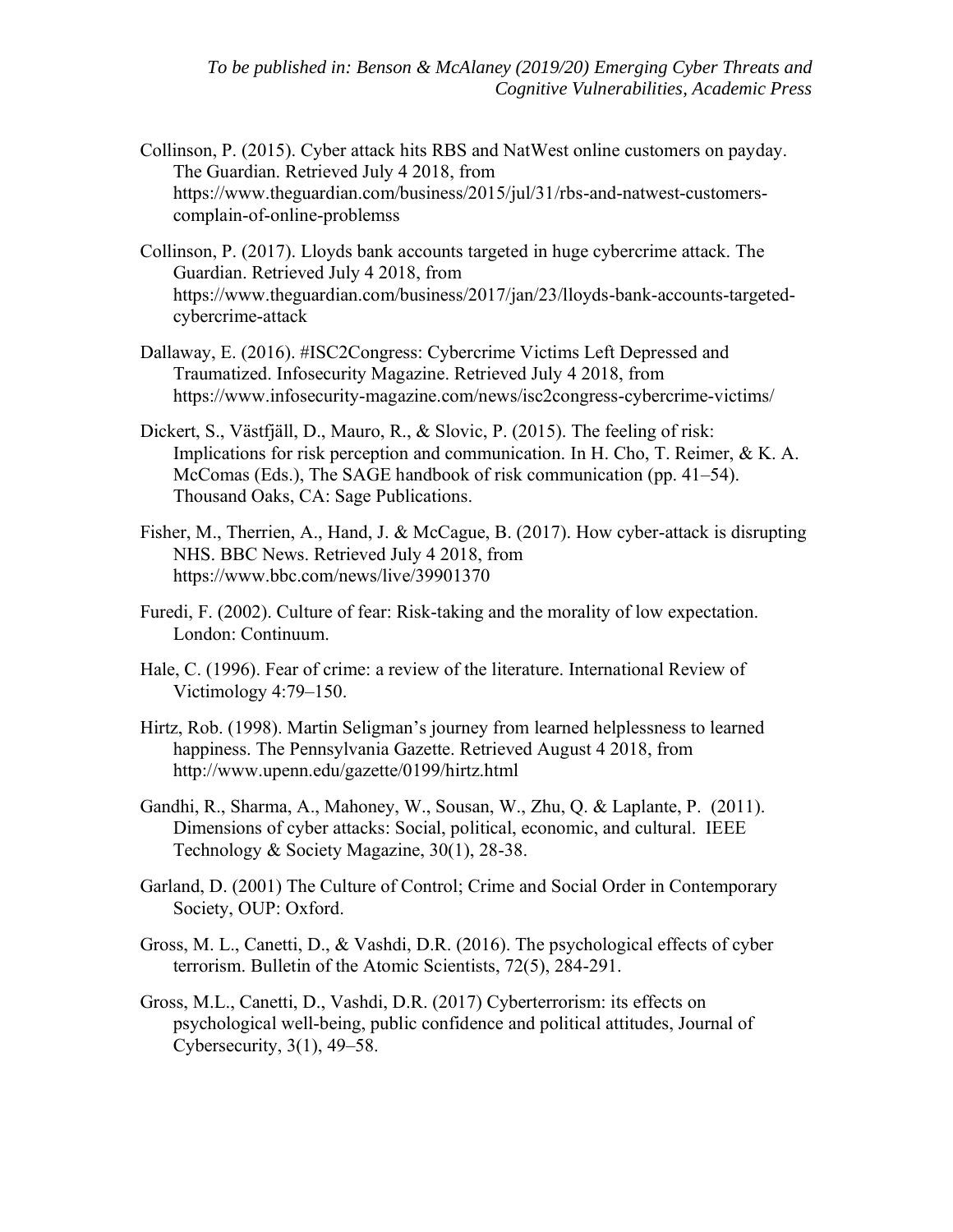- Iuga, C., Nurse, J. R. C., & Erola, A. (2016). Baiting the hook: factors impacting susceptibility to phishing attacks. Human-centric Computing and Information Sciences, 6(8). https://doi.org/10.1186/s13673-016-0065-2
- Kirwan, G. & Power, A. (2011). The Psychology of Cyber Crime: Concepts and Principles. IGI Global.
- Kleinot, M.C., & Rogers, R.W. (1982). Identifying effective components of alcohol misuse prevention programs. Journal of Studies on Alcohol, 43, 802-811.
- Lawson, S. (2013). Beyond cyber-doom: Assessing the limits of hypothetical scenarios in the framing of cyber-threats. Journal of Information Technology & Politics 10(1), 86-103.
- Leventhal, H. (1970). Findings and theory in the study of fear communications. In L. Berkowitz (Ed.), Advances in experimental social psychology. 5:119-186. New York: Academic Press.
- Lynn, R. (2007). Virtual Rape is Traumatic, but is it a Crime? Retrieved August 4 2018, from http://www.wired.com/culture/lifestyle/commentary/sexdrive/ 2007/05/sexdrive\_0504
- Maddux, J.E., & Rogers, R.W. (1983). Protection motivation and self-efficacy: A revised theory of fear appeals and attitude change. Journal of Experimental Social Psychology, 19, 469-479.
- Minei, E. & Matusitz, J. (2011). Cyberterrorist messages and their effects on targets: A qualitative analysis. Journal of Human Behaviour in the Social Environment, 21(8), 995-1019.
- Modic, D., & Anderson, R. (2015). It's All Over but the Crying: The Emotional and Financial Impact of Internet Fraud. IEEE Security & Privacy, 13(5), 99-103.
- Nurse, J. R. C. (2018). Cybercrime and You: How Criminals Attack and the Human Factors that They Seek to Exploit. In Attrill-Smith, A., Fullwood, C. Keep, M. & Kuss, D.J. (Eds.), Oxford Handbook of Cyberpsychology 2nd Edition. Oxford: OUP. https://doi.org/10.1093/oxfordhb/9780198812746.013.35
- Nurse, J. R. C. & Bada, M. (2018). The Group Element of Cybercrime: Types, Dynamics, and Criminal Operations. In Attrill-Smith, A., Fullwood, C. Keep, M. & Kuss, D.J. (Eds.), Oxford Handbook of Cyberpsychology 2nd Edition. Oxford: OUP. https://doi.org/10.1093/oxfordhb/9780198812746.013.36
- Nurse, J. R. C., Creese, S., & De Roure, D. (2017). Security risk assessment in Internet of Things systems. IT Professional, 19(5), 20-26. IEEE. https://doi.org/10.1109/MITP.2017.3680959
- Nurse, J. R. C., Creese, S., Goldsmith, M., & Lamberts, K. (2011). Trustworthy and effective communication of cybersecurity risks: A review. In Proceedings of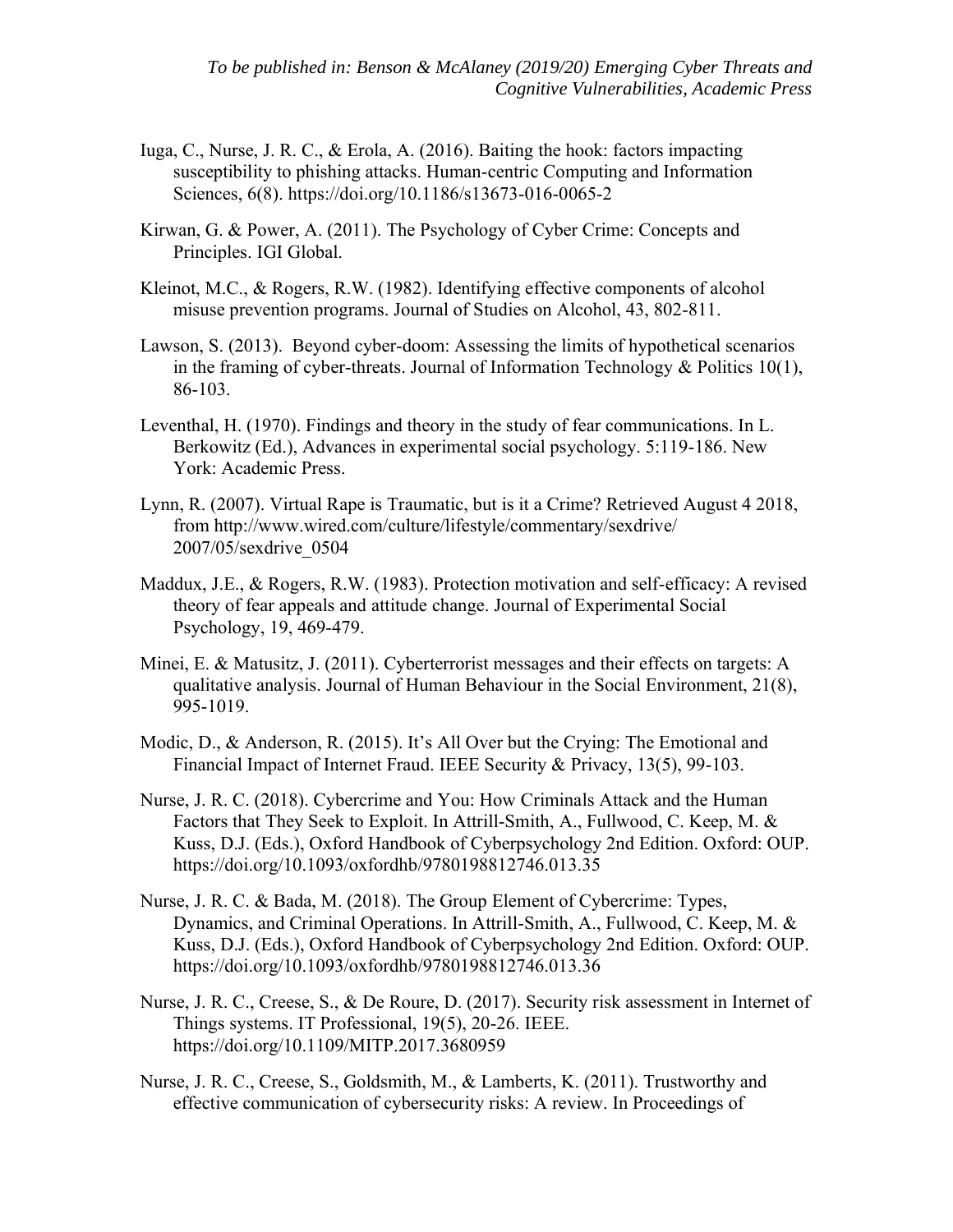International Workshop on Socio-Technical Aspects in Security and Trust (STAST), pp. 60-68. IEEE. https://doi.org/10.1109/STAST.2011.6059257

- Peachey, K. (2017). Lloyds online banking problems enter second day. BBC News. Retrieved August 14 2018, from https://www.bbc.co.uk/news/business-38594058
- Prochaska, J.O., Redding, C.A., & Evers, K. (2002). The Transtheoretical Model and Stages of Change. In K. Glanz, B.K. Rimer & F.M. Lewis, (Eds.) Health Behavior and Health Education: Theory, Research, and Practice (3rd Ed.). San Francisco, CA: Jossey-Bass, Inc.
- Reeve, T. (2017). Once bitten, twice shy: ONS stats reveal public response to cybercrime. Magazine. Retrieved August 14 2018, from https://www.scmagazineuk.com/once-bitten-twice-shy-ons-stats-reveal-publicresponse-cyber-crime/article/1475468
- Reid, L. W., Roberts, J. T., & Hilliard, H. M. (1998). Fear of crime and collective action: An analysis of coping strategies. Sociological Inquiry, 68(3), 312-328.
- Reuters. (2017). Cyber attack hits 200,000 in at least 150 countries: Europol. Retrieved August 14 2018, from https://www.reuters.com/article/us-cyber-attackeuropol/cyber-attack-hits-200000-in-at-least-150-countries-europolidUSKCN18A0FX
- Rippetoe, P.A., & Rogers, R.W. (1987). Effects of components of protection-motivation theory on adaptive and maladaptive coping with a health threat. Journal of Personality and Social Psychology, 52, 596-604.
- Rogers, R.W. (1975). A protection motivation theory of fear appeals and attitude change. Journal of Psychology, 91, 93-114.
- Rogers, R.W., & Mewborn, C.R. (1976). Fear appeals and attitude change: Effects of a threat's noxiousness, probability of occurrence, and the efficacy of the coping responses. Journal of Personality and Social Psychology, 34, 54-61.
- Rogers, R.W., & Prentice-Dunn, S. (1997). Protection motivation theory. In D. Gochman (Ed.), Handbook of health behavior research: Vol. 1. Determinants of health behavior: Personal and social (pp. 113-132). New York, NY: Plenum.
- Rogers, M. B., Amlôt, R., Rubin, G., Wessely, S. & Krieger, K. (2007). Mediating the Social and Psychological Impacts of Terrorist Attacks: The Role of Risk Perception and Risk Communication. International Review of Psychiatry, 19, 279-288.
- Sanger, D.E., Chan, S. and Scott, M. (2017). Ransomware's Aftershocks Feared as U.S. Warns of Complexity. The New York Times. Retrieved July 14 2018, from https://www.nytimes.com/2017/05/14/world/europe/cyberattacks-hack-computersmonday.html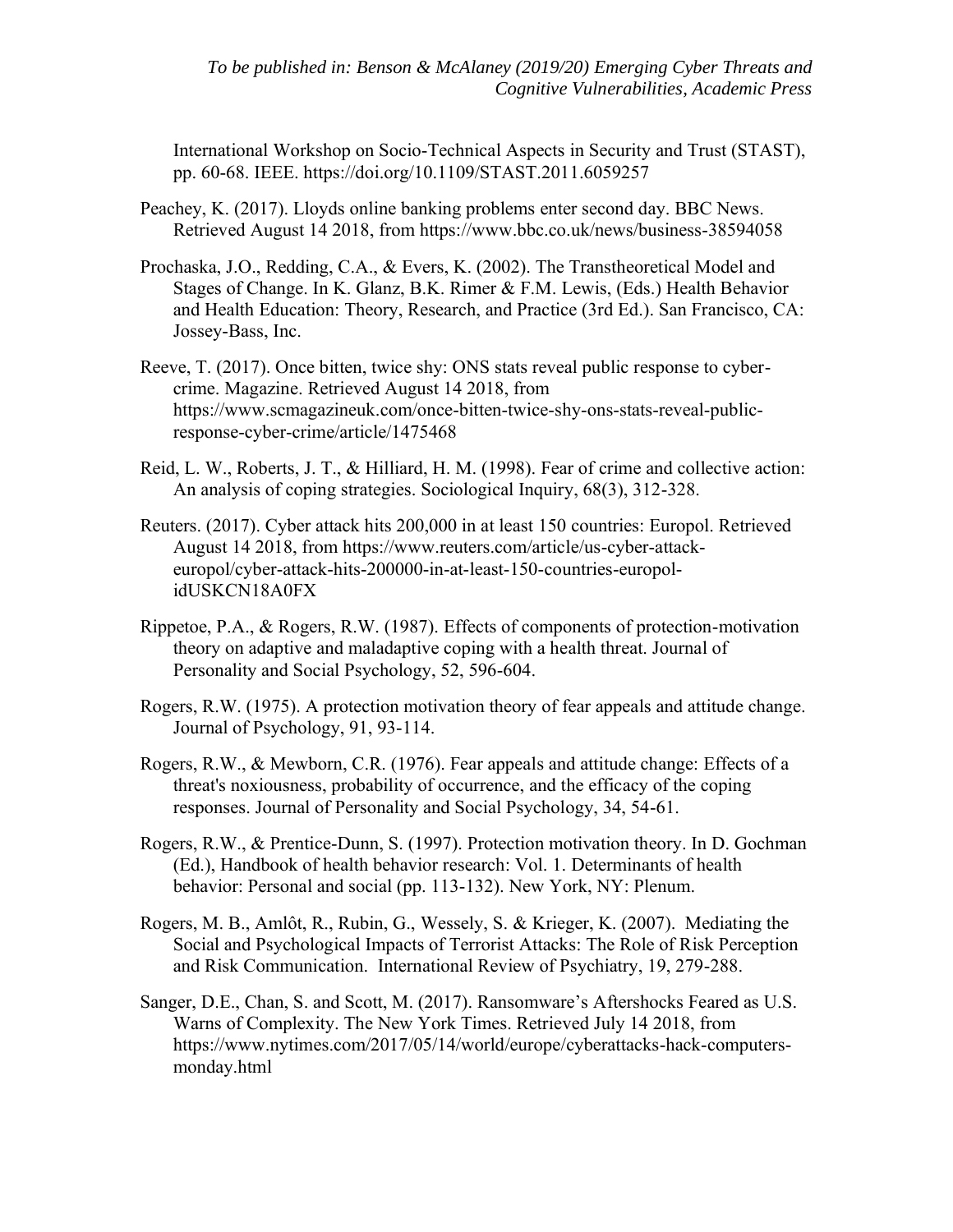- Seligman, Martin E. P. (1975). Helplessness: On Depression, Development, and Death. San Francisco: W.H. Freeman.
- Slovic, P. (1988). Risk perception. In C. C. Travis (Ed.), Contemporary issues in risk analysis: Vol. 3: Carcinogen risk assessment (pp. 171-181). New York: Plenum.
- Slovic, P. (2000). The perception of risk. London: Earthscan.
- Sjöberg, L. (2000). Factors in Risk Perception. Risk Analysis, 20: 1-12.
- Stekel, W. (1930). Les etats d' angoisse nerveux. Payot.
- Suler, J. (2004). The Online Disinhibition Effect. Cyberpsychology and behaviour, 7(3), 321-324.
- Sutherland, S. (2007). Irrationality: The Enemy Within. London: Pinter & Martin.
- Symantec. (2010). Norton Cybercrime Report: The Human Impact. Retrieved June 14 2018, from https://www.symantec.com/content/en/us/home\_homeoffice/media/pdf/cybercrime\_r eport/Norton\_USA-Human%20Impact-A4\_Aug4-2.pdf
- The Independent. (2017). NHS cyber attack: International manhunt to find criminals behind WannaCry ransomware that crippled hospital systems. Retrieved July 14 2018, from https://www.independent.co.uk/news/uk/home-news/wannacry-wannadetector-accident-and-emergency-patient-appointment-operation-a7734831.html
- Williams, E. J., Hinds, J., & Joinson, A. N. (2018). Exploring susceptibility to phishing in the workplace. International Journal of Human-Computer Studies, 120, 1-13.
- Williams, M., Nurse, J. R. C., & Creese, S. (2017). Privacy is the Boring Bit: User Perceptions and Behaviour in the Internet-of-Things. In Proceedings of the 15th International Conference on Privacy, Security and Trust (PST). https://doi.org/10.1109/PST.2017.00029
- Williams, M., Axon, L., Nurse, J. R. C., & Creese, S. (2016). Future scenarios and challenges for security and privacy. In Research and Technologies for Society and Industry Leveraging a better tomorrow (RTSI), 2016 IEEE 2nd International Forum on (pp. 1-6). IEEE. https://doi.org/10.1109/RTSI.2016.7740625
- Witte, K. (1991). Preventing AIDS through persuasive communication: Fear appeals and preventive-action efficacy. Doctoral dissertation, University of California, Irvine.
- Witte, K. (1992). The role of threat and efficacy in AIDS prevention. International Quarterly of Community Health Education, 12, 225-249.
- Witte, K. (1992a). Putting the Fear Back in Fear Appeals: The Extended Parallel Process Model. Communication Monographs, 59, 329-349.